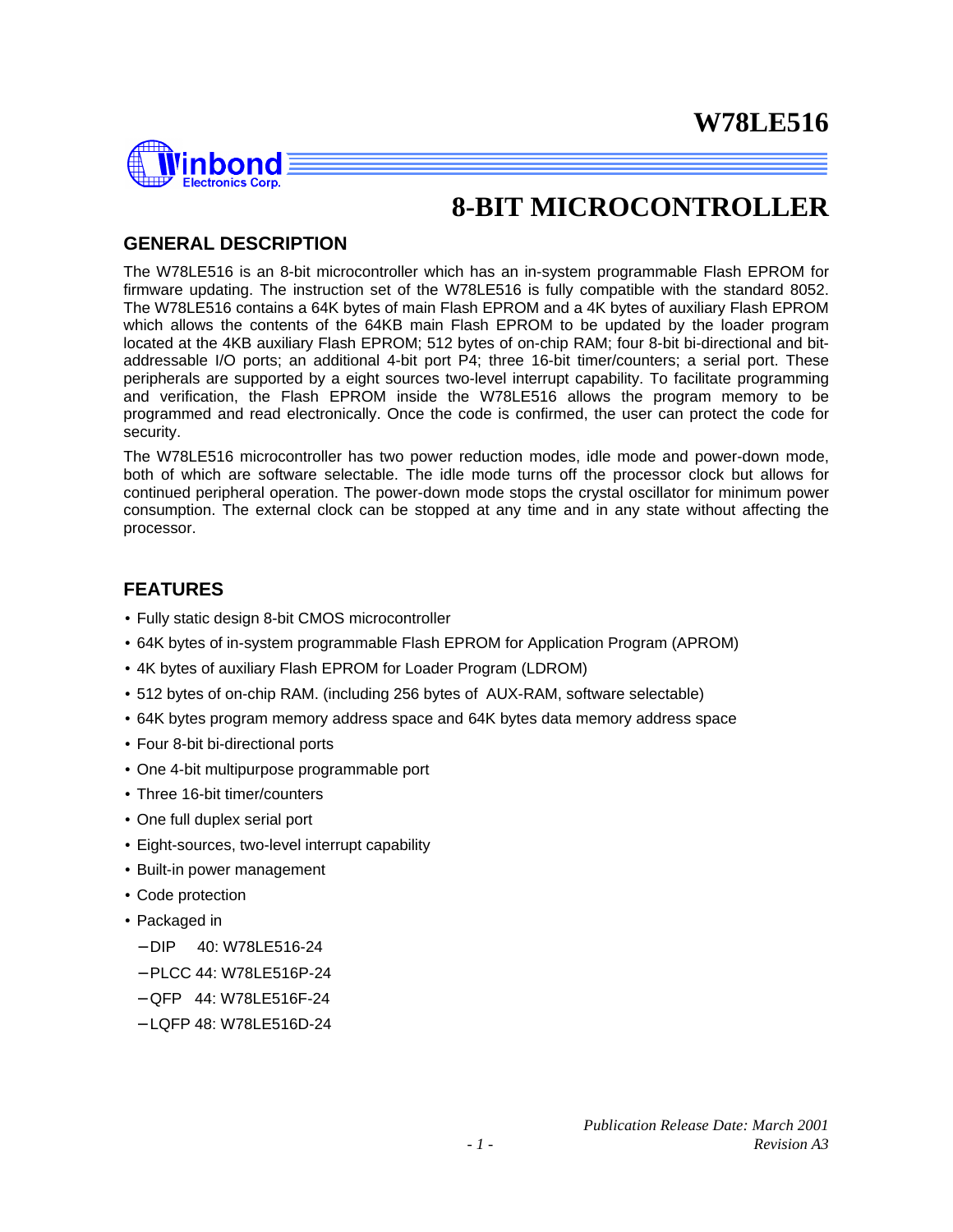

## **PIN CONFIGURATIONS**

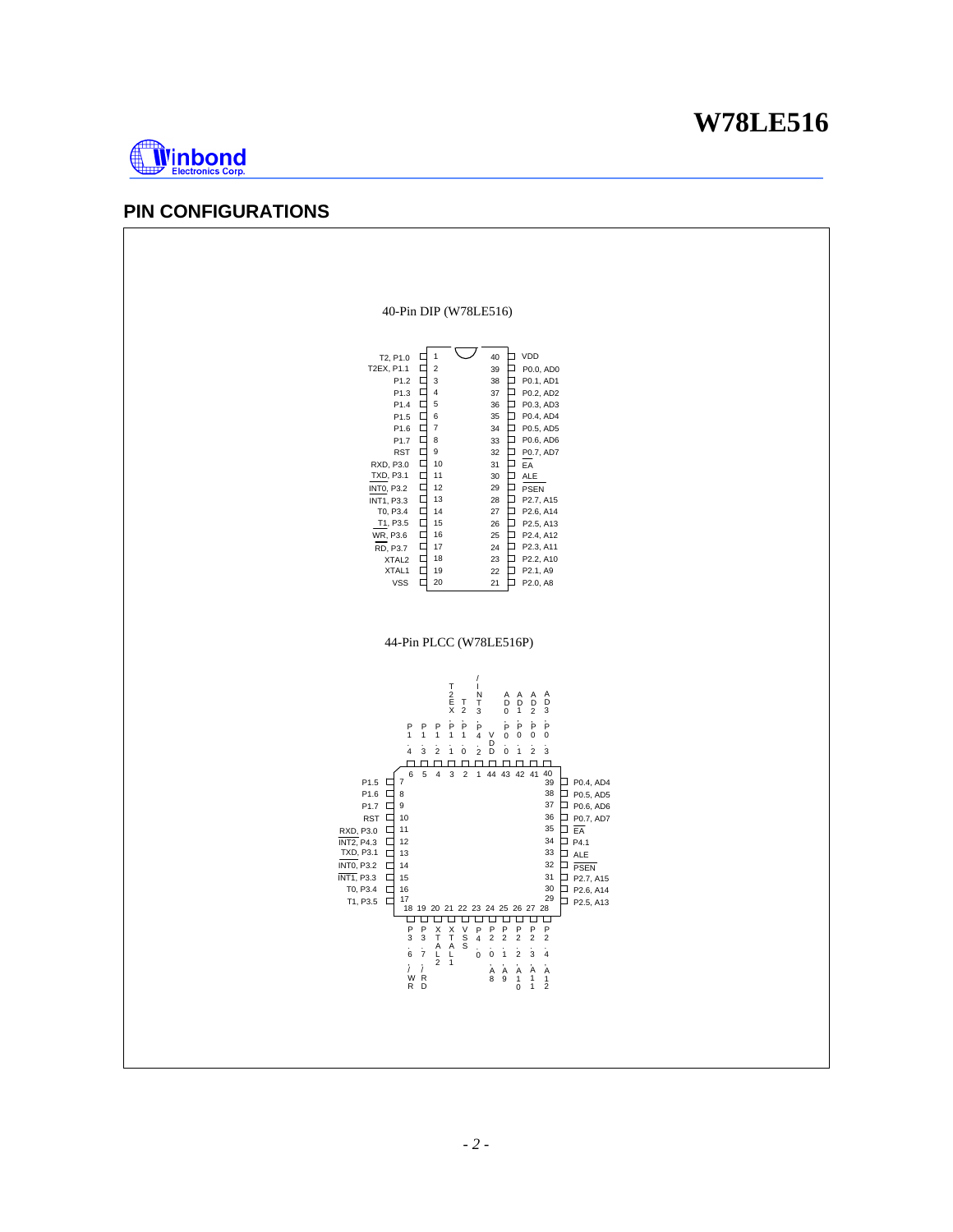



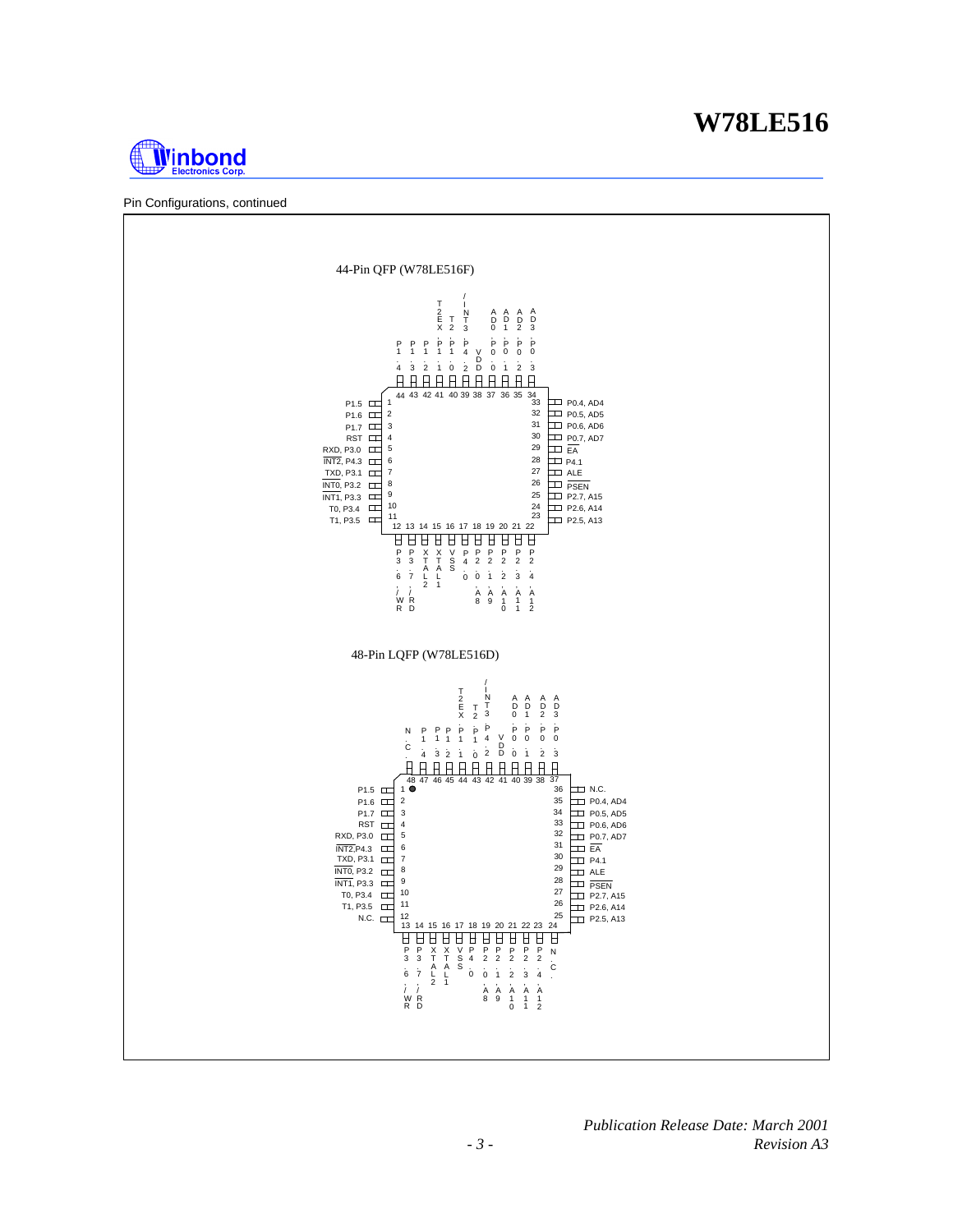

## **PIN DESCRIPTION**

| <b>SYMBOL</b>         | <b>TYPE</b>  | <b>DESCRIPTIONS</b>                                                                                                                                                    |
|-----------------------|--------------|------------------------------------------------------------------------------------------------------------------------------------------------------------------------|
| $E\overline{A}$       |              | EXTERNAL ACCESS ENABLE: This pin forces the processor to execute the<br>external ROM. The ROM address and data will not be presented on the bus if                     |
|                       |              | the EA pin is high.                                                                                                                                                    |
| <b>PSEN</b>           | O H          | PROGRAM STORE ENABLE: PSEN enables the external ROM data in the                                                                                                        |
|                       |              | Port 0 address/data bus. When internal ROM access is performed, no PSEN<br>strobe signal outputs originate from this pin.                                              |
| <b>ALE</b>            | O H          | ADDRESS LATCH ENABLE: ALE is used to enable the address latch that<br>separates the address from the data on Port 0. ALE runs at 1/6th of the<br>oscillator frequency. |
| <b>RST</b>            | $\mathsf{L}$ | RESET: A high on this pin for two machine cycles while the oscillator is running<br>resets the device.                                                                 |
| XTAL <sub>1</sub>     |              | CRYSTAL 1: This is the crystal oscillator input. This pin may be driven by an<br>external clock.                                                                       |
| XTAL <sub>2</sub>     | $\circ$      | CRYSTAL 2: This is the crystal oscillator output. It is the inversion of XTAL1.                                                                                        |
| <b>Vss</b>            | I            | GROUND: ground potential.                                                                                                                                              |
| <b>V<sub>DD</sub></b> |              | POWER SUPPLY: Supply voltage for operation.                                                                                                                            |
| P0.0-P0.7             | $I/O$ $D$    | PORT 0: Function is the same as that of standard 8052.                                                                                                                 |
| $P1.0 - P1.7$         | I/O H        | IPORT 1: Function is the same as that of standard 8052.                                                                                                                |
| $P2.0 - P2.7$         | I/O H        | PORT 2: Port 2 is a bi-directional I/O port with internal pull-ups. This port also<br>provides the upper address bits for accesses to external memory.                 |
| P3.0-P3.7             | I/O H        | IPORT 3: Function is the same as that of the standard 8052.                                                                                                            |
| $P4.0 - P4.3$         | I/O H        | PORT 4: A bi-directional I/O. See details below.                                                                                                                       |

\* Note: **TYPE** I: input, O: output, I/O: bi-directional, H: pull-high, L: pull-low, D: open drain

### **PORT4**

Another bit-addressable port P4 is also available and only 4 bits (P4<3:0>) can be used. This port address is located at 0D8H with the same function as that of port P1,

Example:

| P4         | REG 0D8H                      |                                      |
|------------|-------------------------------|--------------------------------------|
| <b>MOV</b> | P4. #0AH                      | ; Output data "A" through P4.0-P4.3. |
| <b>MOV</b> | A. P4                         | ; Read P4 status to Accumulator.     |
| <b>ORL</b> | P4,#00000001B ; Set bit P4.0  |                                      |
| <b>ANL</b> | P4,#11111101B; Clear bit P4.1 |                                      |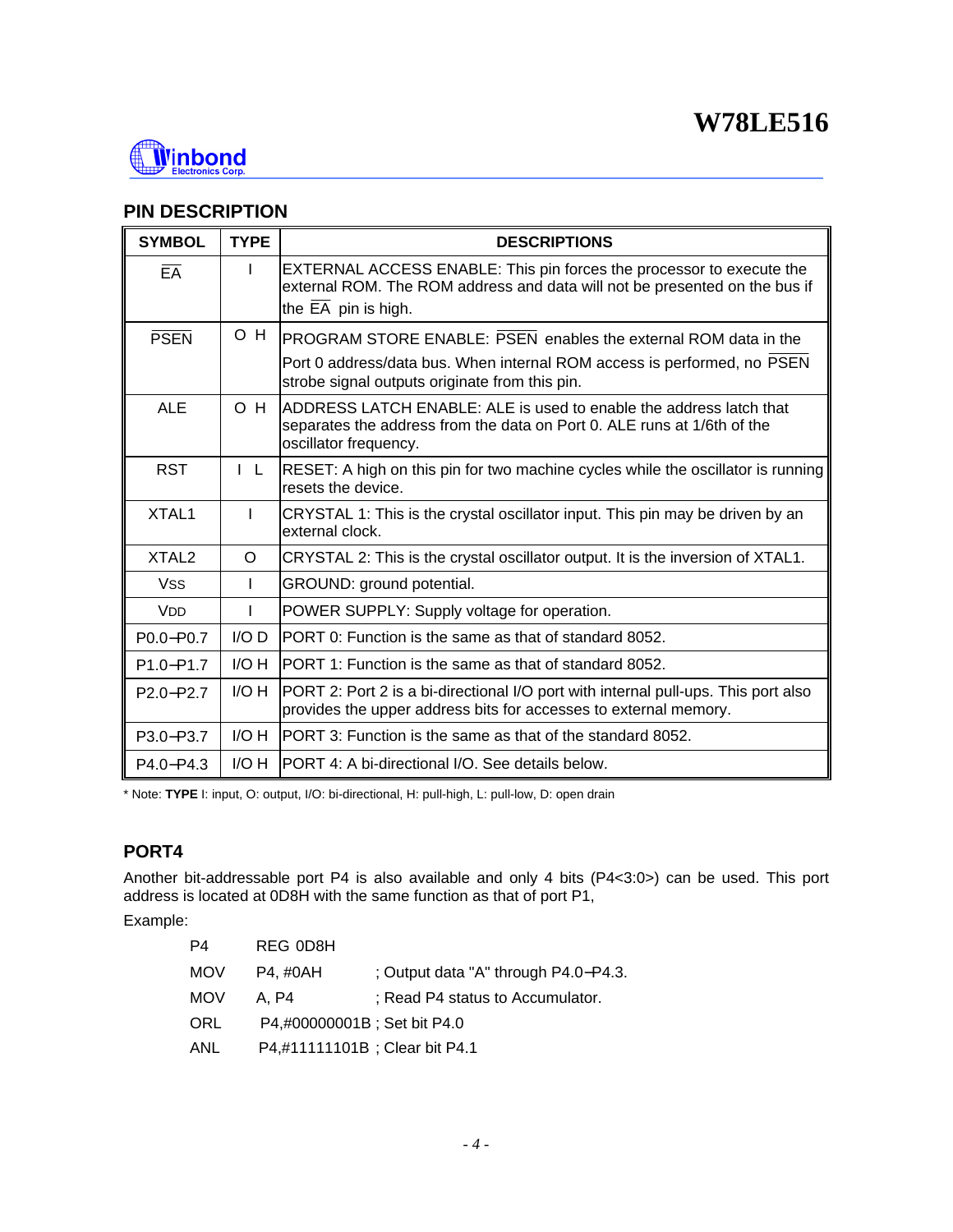

## **BLOCK DIAGRAM**



## **FUNCTIONAL DESCRIPTION**

The W78LE516 architecture consists of a core controller surrounded by various registers, four general purpose I/O ports, one special purpose programmable 4-bits I/O port, 512 bytes of RAM, three timer/counters, a serial port. The processor supports 111 different opcodes and references both a 64K program address space and a 64K data storage space.

### **RAM**

The internal data RAM in the W78LE516 is 512 bytes. It is divided into two banks: 256 bytes of scratchpad RAM and 256 bytes of AUX-RAM. These RAMs are addressed by different ways.

• RAM 0H−7FH can be addressed directly and indirectly as the same as in 8051. Address pointers are R0 and R1 of the selected register bank.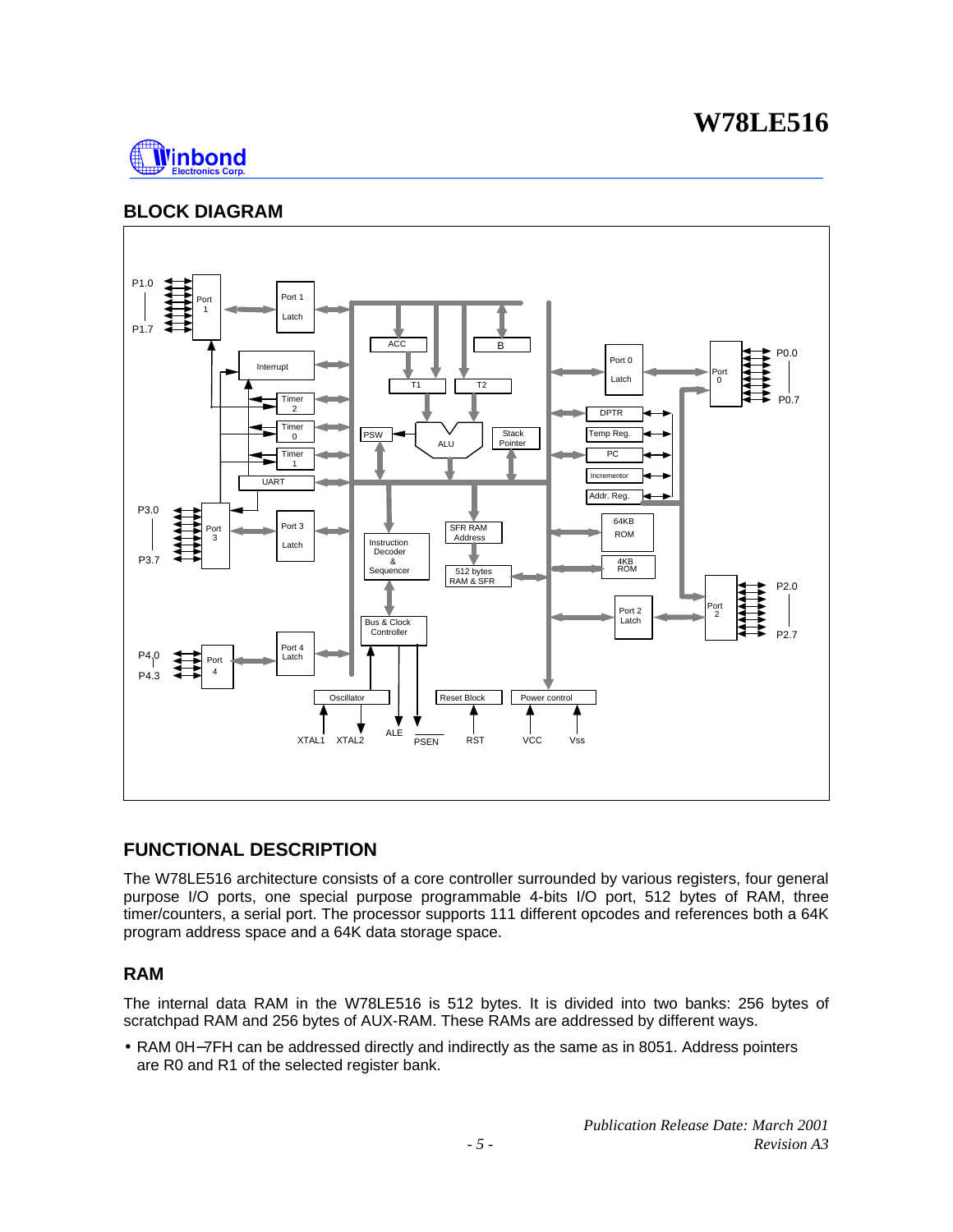# <u> Ninbond</u>

- RAM 80H−FFH can only be addressed indirectly as the same as in 8051. Address pointers are R0, R1 of the selected registers bank.
- AUX-RAM 0H−FFH is addressed indirectly as the same way to access external data memory with the MOVX instruction. Address pointers are R0 and R1 of the selected register bank and DPTR register. An access to external data memory locations higher than FFH will be performed with the MOVX instruction in the same way as in the 8051. The AUX-RAM is disabled after a reset. Setting the bit 4 in CHPCON register will enable the access to AUX-RAM. When AUX-RAM is enabled the instructions of "MOVX @Ri" will always access to on-chip AUX-RAM. When executing from internal program memory, an access to AUX-RAM will not affect the Ports P0, P2, WR and RD .

Example,

| <b>CHPENR</b> | <b>REG</b>  | F6H               |                                  |
|---------------|-------------|-------------------|----------------------------------|
| <b>CHPCON</b> | REG         | <b>BFH</b>        |                                  |
| <b>MOV</b>    | CHPENR,#87H |                   |                                  |
| <b>MOV</b>    | CHPENR,#59H |                   |                                  |
| ORL           |             | CHPCON,#00010000B | : enable AUX-RAM                 |
| <b>MOV</b>    | CHPENR,#00H |                   |                                  |
| <b>MOV</b>    | R0,#12H     |                   |                                  |
| <b>MOV</b>    | A,#34H      |                   |                                  |
| <b>MOVX</b>   | @R0, A      |                   | : Write 34h data to 12h address. |
|               |             |                   |                                  |

#### **Timers 0, 1, and 2**

Timers 0, 1, and 2 each consist of two 8-bit data registers. These are called TL0 and TH0 for Timer 0, TL1 and TH1 for Timer 1, and TL2 and TH2 for Timer 2. The TCON and TMOD registers provide control functions for timers 0, 1. The T2CON register provides control functions for Timer 2. RCAP2H and RCAP2L are used as reload/capture registers for Timer 2. The operations of Timer 0 and Timer 1 are the same as in the W78C51. Timer 2 is a 16-bit timer/counter that is configured and controlled by the T2CON register. Like Timers 0 and 1, Timer 2 can operate as either an external event counter or as an internal timer, depending on the setting of bit C/T2 in T2CON. Timer 2 has three operating modes: capture, auto-reload, and baud rate generator. The clock speed at capture or auto-reload mode is the same as that of Timers 0 and 1.

### **Clock**

The W78LE516 is designed with either a crystal oscillator or an external clock. Internally, the clock is divided by two before it is used by default. This makes the W78LE516 relatively insensitive to duty cycle variations in the clock.

### **Crystal Oscillator**

The W78LE516 incorporates a built-in crystal oscillator. To make the oscillator work, a crystal must be connected across pins XTAL1 and XTAL2. In addition, a load capacitor must be connected from each pin to ground.

### **External Clock**

An external clock should be connected to pin XTAL1. Pin XTAL2 should be left unconnected. The XTAL1 input is a CMOS-type input, as required by the crystal oscillator.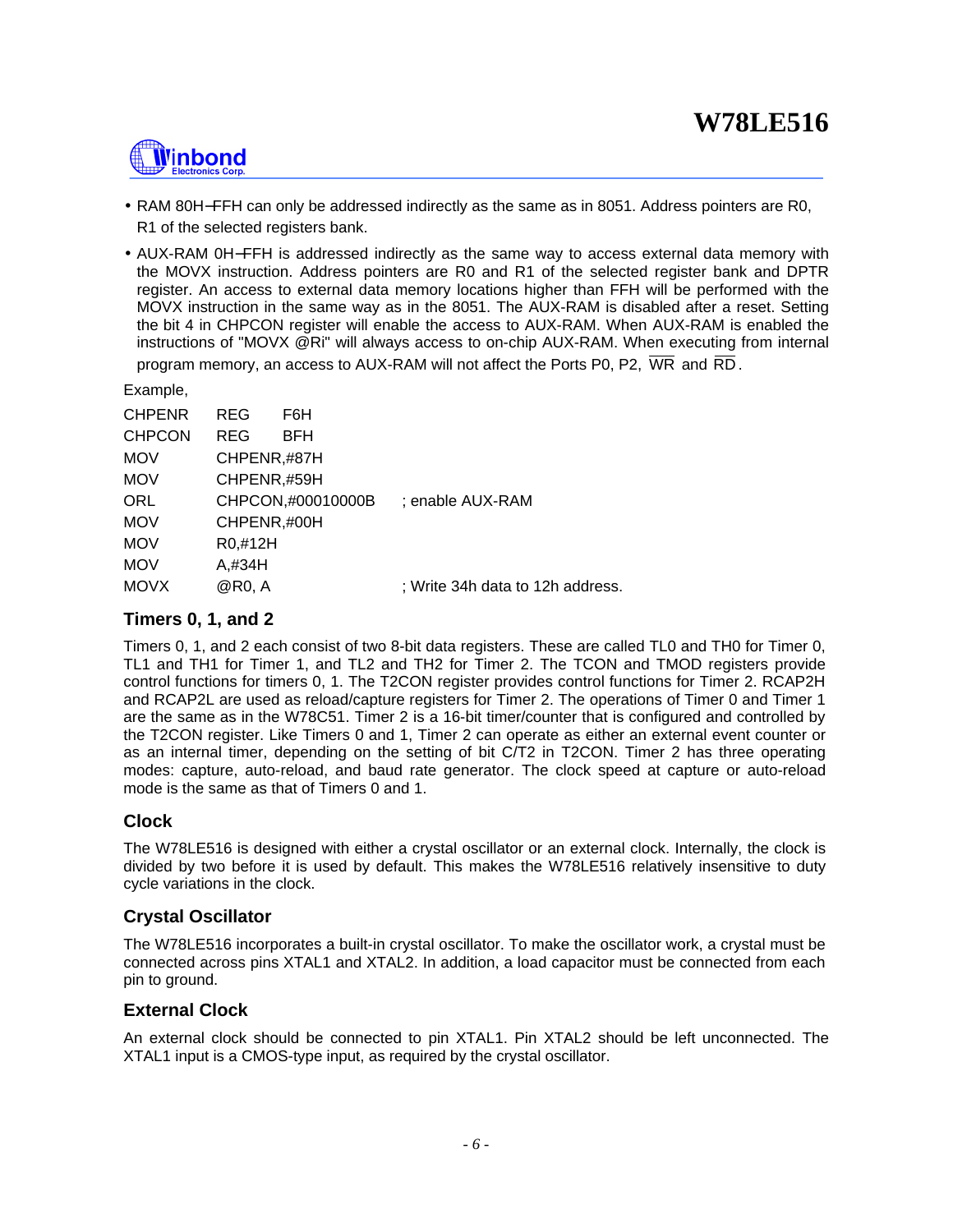

#### **Power Management**

#### **Idle Mode**

Setting the IDL bit in the PCON register enters the idle mode. In the idle mode, the internal clock to the processor is stopped. The peripherals and the interrupt logic continue to be clocked. The processor will exit idle mode when either an interrupt or a reset occurs.

#### **Power-down Mode**

When the PD bit in the PCON register is set, the processor enters the power-down mode. In this mode all of the clocks are stopped, including the oscillator. To exit from power-down mode is by a hardware reset or external interrupts  $\overline{\text{INT0}}$  to  $\overline{\text{INT1}}$  when enabled and set to level triggered.

#### **Reduce EMI Emission**

The W78LE516 allows user to diminish the gain of on-chip oscillator amplifier by using programmer to clear the B7 bit of security register. Once B7 is set to 0, a half of gain will be decreased. Care must be taken if user attempts to diminish the gain of oscillator amplifier, reducing a half of gain may affect the external crystal operating improperly at high frequency. The value of C1 and C2 may need some adjustment while running at lower gain.

#### **Reset**

The external RESET signal is sampled at S5P2. To take effect, it must be held high for at least two machine cycles while the oscillator is running. An internal trigger circuit in the reset line is used to deglitch the reset line when the W78LE516 is used with an external RC network. The reset logic also has a special glitch removal circuit that ignores glitches on the reset line. During reset, the ports are initialized to FFH, the stack pointer to 07H, PCON (with the exception of bit 4) to 00H, and all of the other SFR registers except SBUF to 00H. SBUF is not reset.

| F <sub>8</sub> |                          |                           |                           |                             |                             |                           |                           | FF.       |
|----------------|--------------------------|---------------------------|---------------------------|-----------------------------|-----------------------------|---------------------------|---------------------------|-----------|
| F <sub>0</sub> | $+B$<br>00000000         |                           |                           |                             |                             | <b>CHPENR</b><br>00000000 |                           | F7        |
| E <sub>8</sub> |                          |                           |                           |                             |                             |                           |                           | EF        |
| E <sub>0</sub> | $+ACC$<br>00000000       |                           |                           |                             |                             |                           |                           | E7        |
| D <sub>8</sub> | $+P4$<br>xxxx1111        |                           |                           |                             |                             |                           |                           | <b>DF</b> |
| D <sub>0</sub> | +PSW<br>00000000         |                           |                           |                             |                             |                           |                           | D7        |
| C <sub>8</sub> | +T2CON<br>00000000       | RCAP2L<br>00000000        | RCAP2H<br>00000000        | TL <sub>2</sub><br>00000000 | TH <sub>2</sub><br>00000000 |                           |                           | CF        |
| CO             | <b>XICON</b><br>00000000 | <b>P4CONA</b><br>00000000 | <b>P4CONB</b><br>00000000 | <b>SFRAL</b><br>00000000    | <b>SFRAH</b><br>00000000    | <b>SFRFD</b><br>00000000  | <b>SFRCN</b><br>00000000  | C7        |
| B <sub>8</sub> | $+IP$<br>00000000        |                           |                           |                             |                             |                           | <b>CHPCON</b><br>0xx00000 | <b>BF</b> |

**W78LE516 Special Function Registers (SFRs) and Reset Values**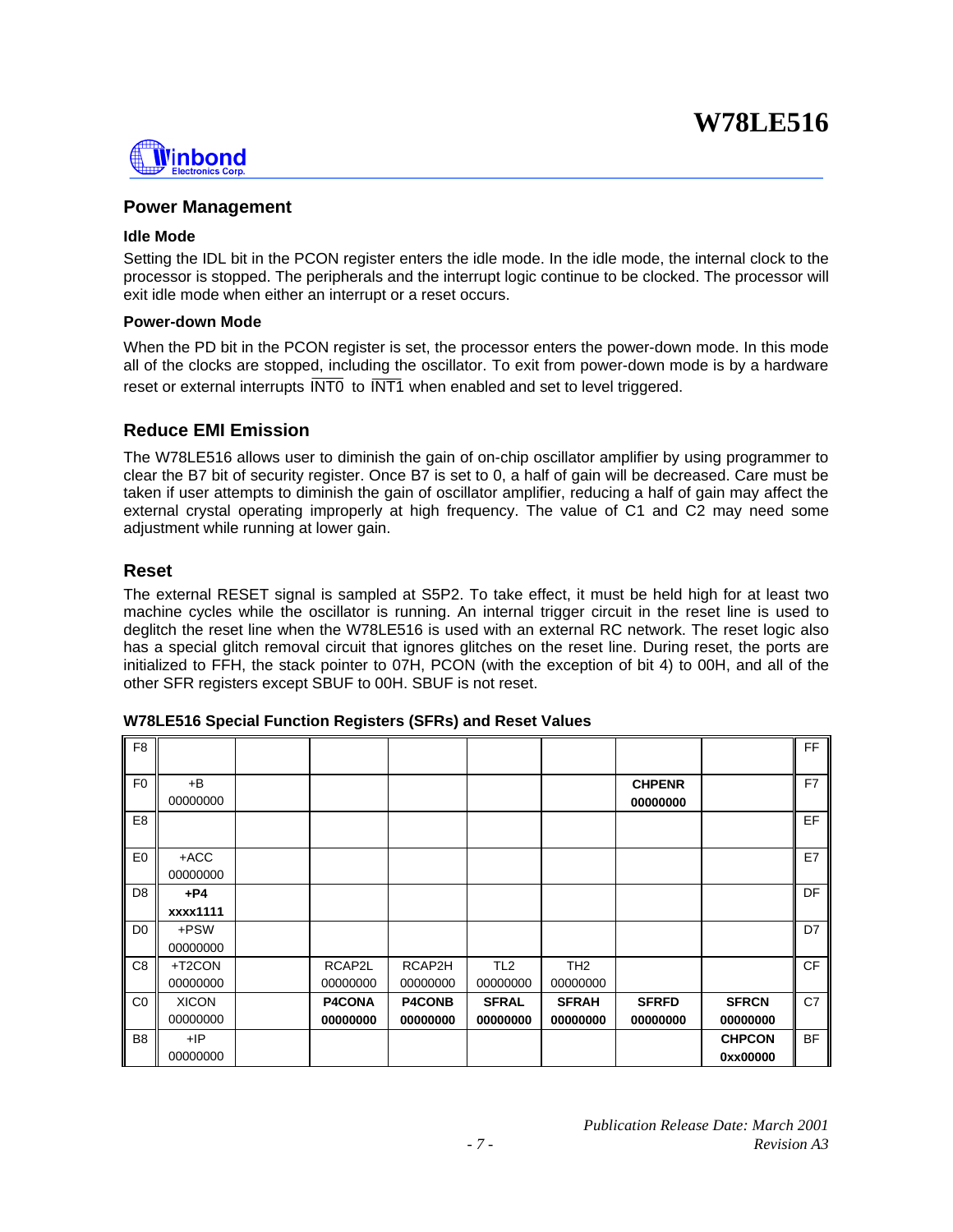

#### Continued

| B <sub>0</sub> | $+P3$<br>00000000 |                                |                             |                             | P43AL<br>00000000           | P43AH<br>00000000           |                           |                         | <b>B7</b> |
|----------------|-------------------|--------------------------------|-----------------------------|-----------------------------|-----------------------------|-----------------------------|---------------------------|-------------------------|-----------|
| A8             | +IE<br>00000000   |                                |                             |                             | P42AL<br>00000000           | P42AH<br>00000000           | <b>P2ECON</b><br>0000xx00 |                         | AF        |
| A <sub>0</sub> | $+P2$<br>11111111 |                                |                             |                             |                             |                             |                           |                         | A7        |
| 98             | +SCON<br>00000000 | <b>SBUF</b><br><b>XXXXXXXX</b> |                             |                             |                             |                             |                           |                         | 9F        |
| 90             | $+P1$<br>11111111 |                                |                             |                             | <b>P41AL</b><br>00000000    | P41AH<br>00000000           |                           |                         | 97        |
| 88             | +TCON<br>00000000 | <b>TMOD</b><br>00000000        | TL <sub>0</sub><br>00000000 | TL <sub>1</sub><br>00000000 | TH <sub>0</sub><br>00000000 | TH <sub>1</sub><br>00000000 |                           |                         | 8F        |
| 80             | $+P0$<br>11111111 | <b>SP</b><br>00000111          | <b>DPL</b><br>00000000      | <b>DPH</b><br>00000000      | P40AL<br>00000000           | P40AH<br>00000000           |                           | <b>PCON</b><br>00110000 | 87        |

Notes:

1.The SFRs marked with a plus sign(+) are both byte- and bit-addressable.

2. The text of SFR with bold type characters are extension function registers.

#### **Port 4**

Port 4, address D8H, is a 4-bit multipurpose programmable I/O port. Each bit can be configured individually by software. The Port 4 has four different operation modes.

- Mode 0: P4.0−P4.3 is a bi-directional I/O port which is same as port 1. P4.2 and P4.3 also serve as external interrupt CLR and INT2 if enabled.
- Mode 1: P4.0−P4.3 are read strobe signals that are synchronized with RD signal at specified addresses. These signals can be used as chip-select signals for external peripherals.
- Mode 2: P4.0−P4.3 are write strobe signals that are synchronized with WR signal at specified addresses. These signals can be used as chip-select signals for external peripherals.
- Mode 3: P4.0−P4.3 are read/write strobe signals that are synchronized with RD or WR signal at specified addresses. These signals can be used as chip-select signals for external peripherals.

When Port 4 is configured with the feature of chip-select signals, the chip-select signal address range depends on the contents of the SFR P4xAH, P4xAL, P4CONA and P4CONB. The registers P4xAH and P4xAL contain the 16-bit base address of P4.x. The registers P4CONA and P4CONB contain the control bits to configure the Port 4 operation mode.

#### **INT2** /**INT3**

Two additional external interrupts, INT2 and INT3, whose functions are similar to those of external interrupt 0 and 1 in the standard 80C52. The functions/status of these interrupts are determined/shown by the bits in the XICON (External Interrupt Control) register. The XICON register is bit-addressable but is not a standard register in the standard 80C52. Its address is at 0C0H. To set/clear bits in the XICON register, one can use the "SETB ( $\overline{CLR}$ ) bit" instruction. For example, "SETB 0C2H" sets the EX2 bit of XICON.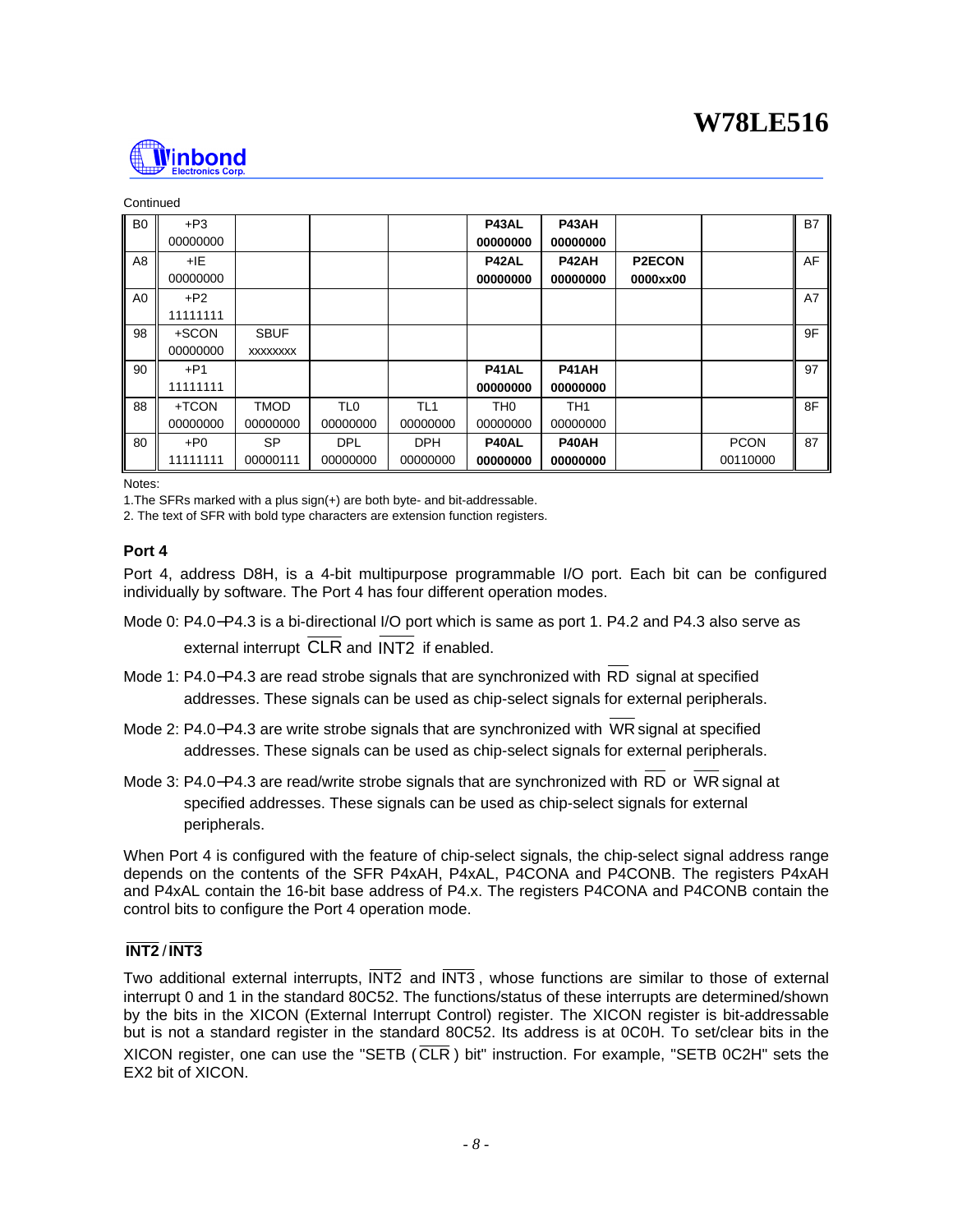

### **XICON - external interrupt control (C0H)**

| PX3 | <b>FV0</b><br>ט∧⊐ו | IE <sub>3</sub> | $-$ 0<br>ن ، | $\neg v \wedge$<br>1 N.Z | F <sub>1</sub><br>∼ | $1 - \alpha$<br>⊩<br>ᄔᄼ | $- - -$ |
|-----|--------------------|-----------------|--------------|--------------------------|---------------------|-------------------------|---------|
|-----|--------------------|-----------------|--------------|--------------------------|---------------------|-------------------------|---------|

PX3: External interrupt 3 priority high if set

EX3: External interrupt 3 enable if set

IE3: If IT3 = 1, IE3 is set/cleared automatically by hardware when interrupt is detected/serviced

IT3: External interrupt 3 is falling-edge/low-level triggered when this bit is set/cleared by software

PX2: External interrupt 2 priority high if set

EX2: External interrupt 2 enable if set

IE2: If IT2 = 1, IE2 is set/cleared automatically by hardware when interrupt is detected/serviced

IT2: External interrupt 2 is falling-edge/low-level triggered when this bit is set/cleared by software

#### **Eight-source interrupt information:**

| <b>INTERRUPT SOURCE</b>     | <b>VECTOR</b><br><b>ADDRESS</b> | <b>POLLING</b><br><b>SEQUENCE WITHIN</b><br><b>PRIORITY LEVEL</b> | <b>ENABLE</b><br><b>REQUIRED</b><br><b>SETTINGS</b> | <b>INTERRUPT</b><br><b>TYPE</b><br><b>EDGE/LEVEL</b> |
|-----------------------------|---------------------------------|-------------------------------------------------------------------|-----------------------------------------------------|------------------------------------------------------|
| External Interrupt 0        | 03H                             | 0 (highest)                                                       | IE.0                                                | TCON.0                                               |
| Timer/Counter 0             | 0 <sub>BH</sub>                 |                                                                   | IE.1                                                |                                                      |
| External Interrupt 1        | 13H                             | 2                                                                 | IE.2                                                | TCON.2                                               |
| Timer/Counter 1             | 1 <sub>BH</sub>                 | 3                                                                 | IE 3                                                |                                                      |
| <b>Serial Port</b>          | 23H                             | 4                                                                 | IE.4                                                |                                                      |
| Timer/Counter 2             | 2BH                             | 5                                                                 | IE.5                                                |                                                      |
| <b>External Interrupt 2</b> | 33H                             | 6                                                                 | XICON <sub>2</sub>                                  | XICON.0                                              |
| <b>External Interrupt 3</b> | 3BH                             | 7 (lowest)                                                        | XICON <sub>.6</sub>                                 | XICON <sub>3</sub>                                   |

### **P4CONB (C3H)**

| <b>BIT</b> | <b>NAME</b> | <b>FUNCTION</b>                                                                                                                                        |
|------------|-------------|--------------------------------------------------------------------------------------------------------------------------------------------------------|
| 7.6        |             | P43FUN1   00: Mode 0. P4.3 is a general purpose I/O port which is the same as Port1.                                                                   |
|            |             | P43FUN0 01: Mode 1. P4.3 is a Read Strobe signal for chip select purpose. The address<br>range depends on the SFR P43AH, P43AL, P43CMP1 and P43CMP0.   |
|            |             | 10: Mode 2. P4.3 is a Write Strobe signal for chip select purpose. The address<br>range depends on the SFR P43AH, P43AL, P43CMP1 and P43CMP0.          |
|            |             | 11: Mode 3. P4.3 is a Read/Write Strobe signal for chip select purpose. The<br>address range depends on the SFR P43AH, P43AL, P43CMP1, and<br>P43CMP0. |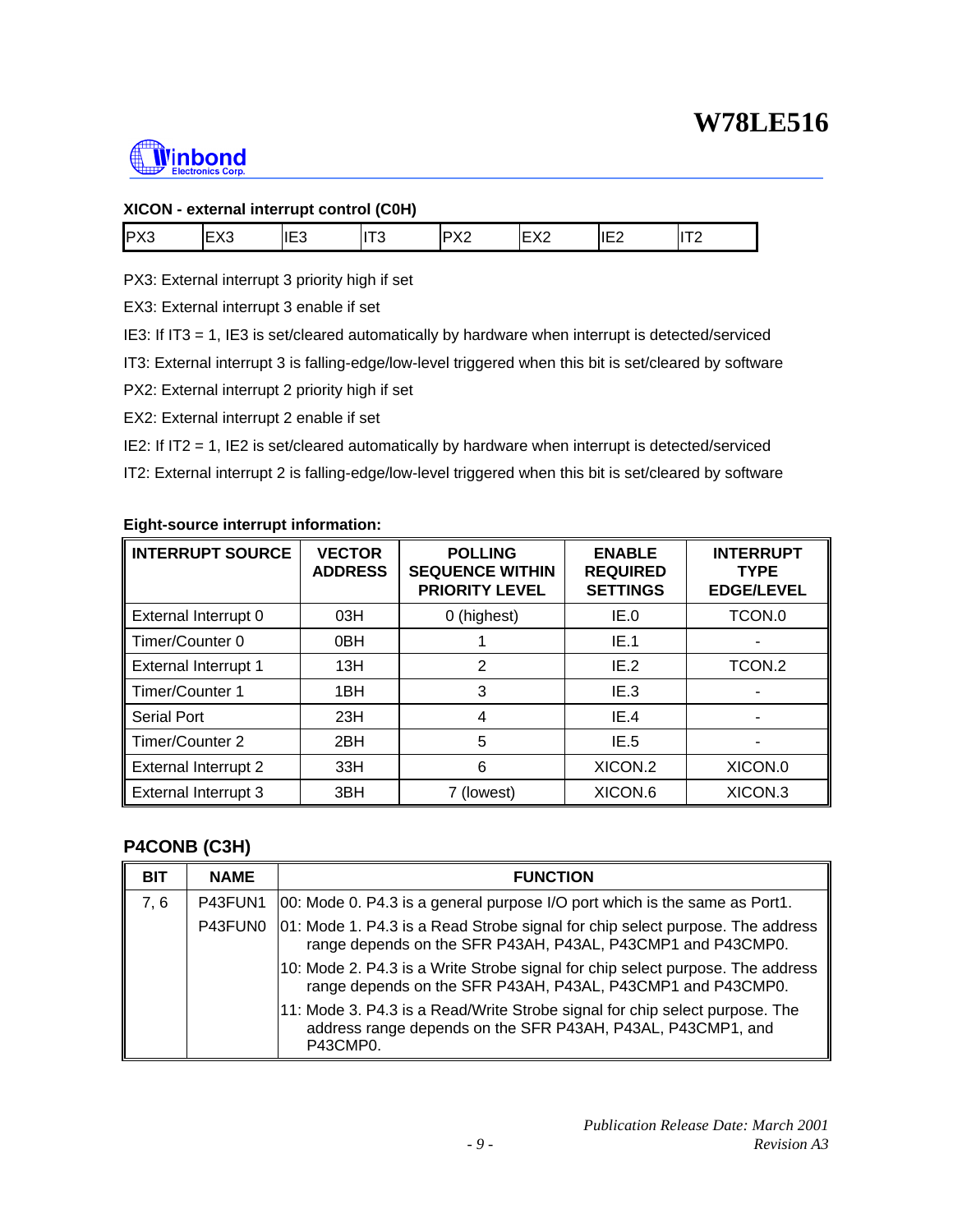

#### P4CONB (C3H), continued

| <b>BIT</b> | <b>NAME</b> | <b>FUNCTION</b>                                                                                      |
|------------|-------------|------------------------------------------------------------------------------------------------------|
| 5, 4       | P43CMP1     | Chip-select signals address comparison:                                                              |
|            | P43CMP0     | 00: Compare the full address (16 bits length) with the base address register<br>P43AH, P43AL,        |
|            |             | 01: Compare the 15 high bits (A15–A1) of address bus with the base address<br>register P43AH, P43AL. |
|            |             | 10: Compare the 14 high bits (A15–A2) of address bus with the base address<br>register P43AH, P43AL. |
|            |             | 11: Compare the 8 high bits (A15–A8) of address bus with the base address<br>register P43AH, P43AL.  |
| 3, 2       | P42FUN1     | The P4.2 function control bits which are the similar definition as P43FUN1,                          |
|            | P42FUN0     | IP43FUN0.                                                                                            |
| 1, 0       | P42CMP1     | The P4.2 address comparator length control bits which are the similar definition                     |
|            | P42CMP0     | as P43CMP1, P43CMP0.                                                                                 |

## **P4CONA (C2H)**

| <b>BIT</b> | <b>NAME</b> | <b>FUNCTION</b>                                                                  |
|------------|-------------|----------------------------------------------------------------------------------|
| 7, 6       | P41FUN1     | The P4.1 function control bits which are the similar definition as P43FUN1,      |
|            | P41FUN0     | P43FUN0.                                                                         |
| 5, 4       | P41CMP1     | The P4.1 address comparator length control bits which are the similar definition |
|            | P41CMP0     | as P43CMP1, P43CMP0.                                                             |
| 3, 2       | P40FUN1     | The P4.0 function control bits which are the similar definition as P43FUN1,      |
|            | P40FUN0     | P43FUN0.                                                                         |
| 1.0        | P40CMP1     | The P4.0 address comparator length control bits which are the similar definition |
|            | P40CMP0     | as P43CMP1, P43CMP0.                                                             |

## **P2ECON (AEH)**

| <b>BIT</b> | <b>NAME</b> | <b>FUNCTION</b>                                                                             |
|------------|-------------|---------------------------------------------------------------------------------------------|
| 7          | P43CSINV    | The active polarity of P4.3 when pin P4.3 is defined as read and/or write strobe<br>signal. |
|            |             | $=$ 1: P4.3 is active high when pin P4.3 is defined as read and/or write strobe<br>signal.  |
|            |             | $= 0$ : P4.3 is active low when pin P4.3 is defined as read and/or write strobe<br>signal.  |
| 6          | P42CSINV    | The similarity definition as P43SINV.                                                       |
| 5          | P41CSINV    | The similarity definition as P43SINV.                                                       |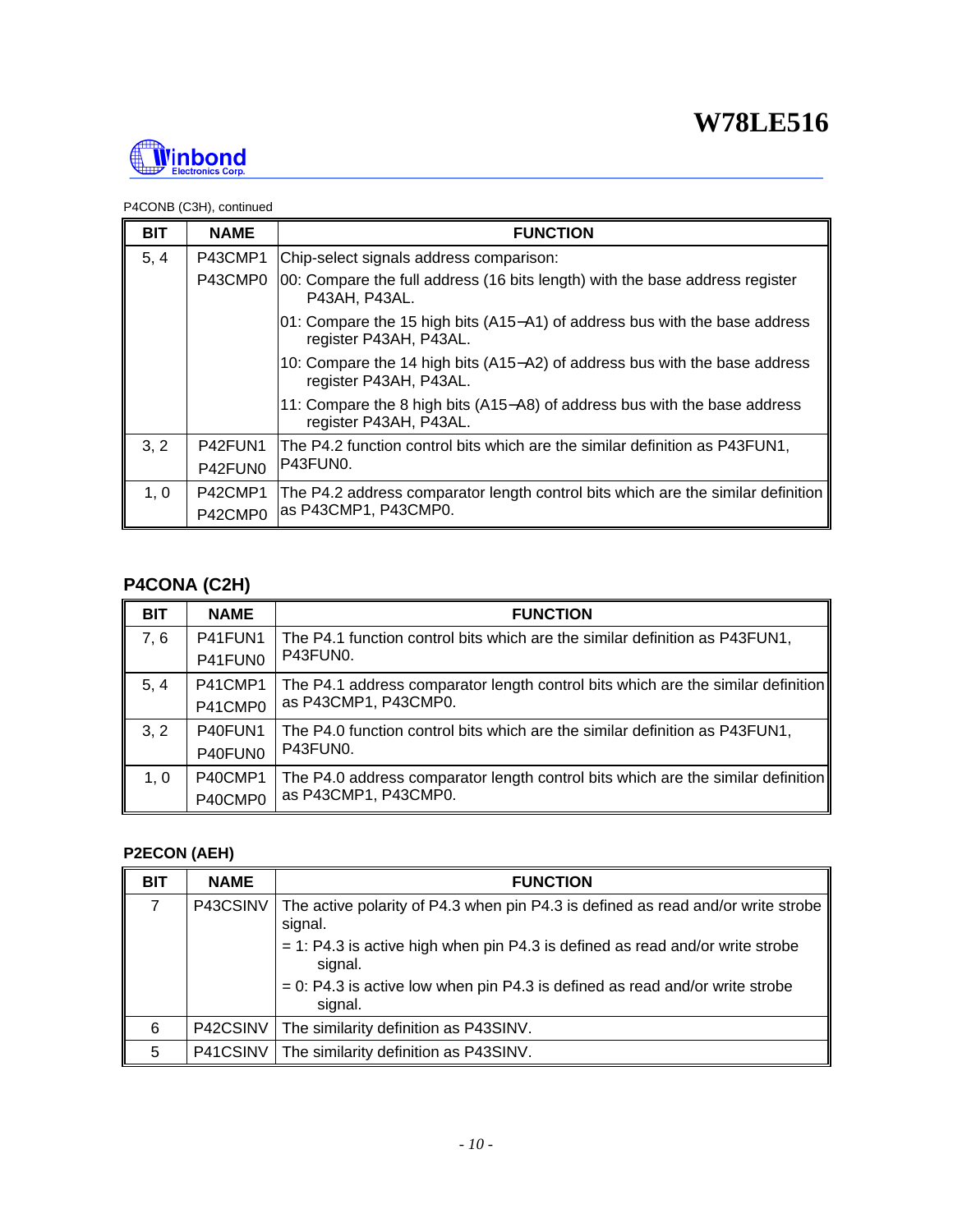

#### P2ECON (AEH), continued

| <b>BIT</b> | <b>NAME</b> | <b>FUNCTION</b>                                  |
|------------|-------------|--------------------------------------------------|
| 5          |             | P41CSINV   The similarity definition as P43SINV. |
| 4          |             | P40CSINV   The similarity definition as P43SINV. |
| 3          |             | Reserve                                          |
| 2          |             | Reserve                                          |
|            | -           |                                                  |
|            |             |                                                  |

## **Port 4 Base Address Registers**

#### **P40AH, P40AL:**

The Base address register for comparator of P4.0. P40AH contains the high-order byte of address, P40AL contains the low-order byte of address.

#### **P41AH, P41AL:**

The Base address register for comparator of P4.1. P41AH contains the high-order byte of address, P41AL contains the low-order byte of address.

#### **P42AH, P42AL:**

The Base address register for comparator of P4.2. P42AH contains the high-order byte of address, P42AL contains the low-order byte of address.

#### **P43AH, P43AL:**

The Base address register for comparator of P4.3. P43AH contains the high-order byte of address, P43AL contains the low-order byte of address.

| <b>4 (D8H)</b> |
|----------------|
|                |

| <b>BIT</b> | <b>NAME</b> | <b>FUNCTION</b>                                      |
|------------|-------------|------------------------------------------------------|
|            |             | Reserve                                              |
| 6          |             | Reserve                                              |
| 5          |             | Reserve                                              |
| 4          |             | Reserve                                              |
| 3          | P43         | Port 4 Data bit which outputs to pin P4.3 at mode 0. |
| 2          | P42         | Port 4 Data bit which outputs to pin P4.2 at mode 0. |
|            | P41         | Port 4 Data bit which outputs to pin P4.1at mode 0.  |
| 0          | P40         | Port 4 Data bit which outputs to pin P4.0 at mode 0. |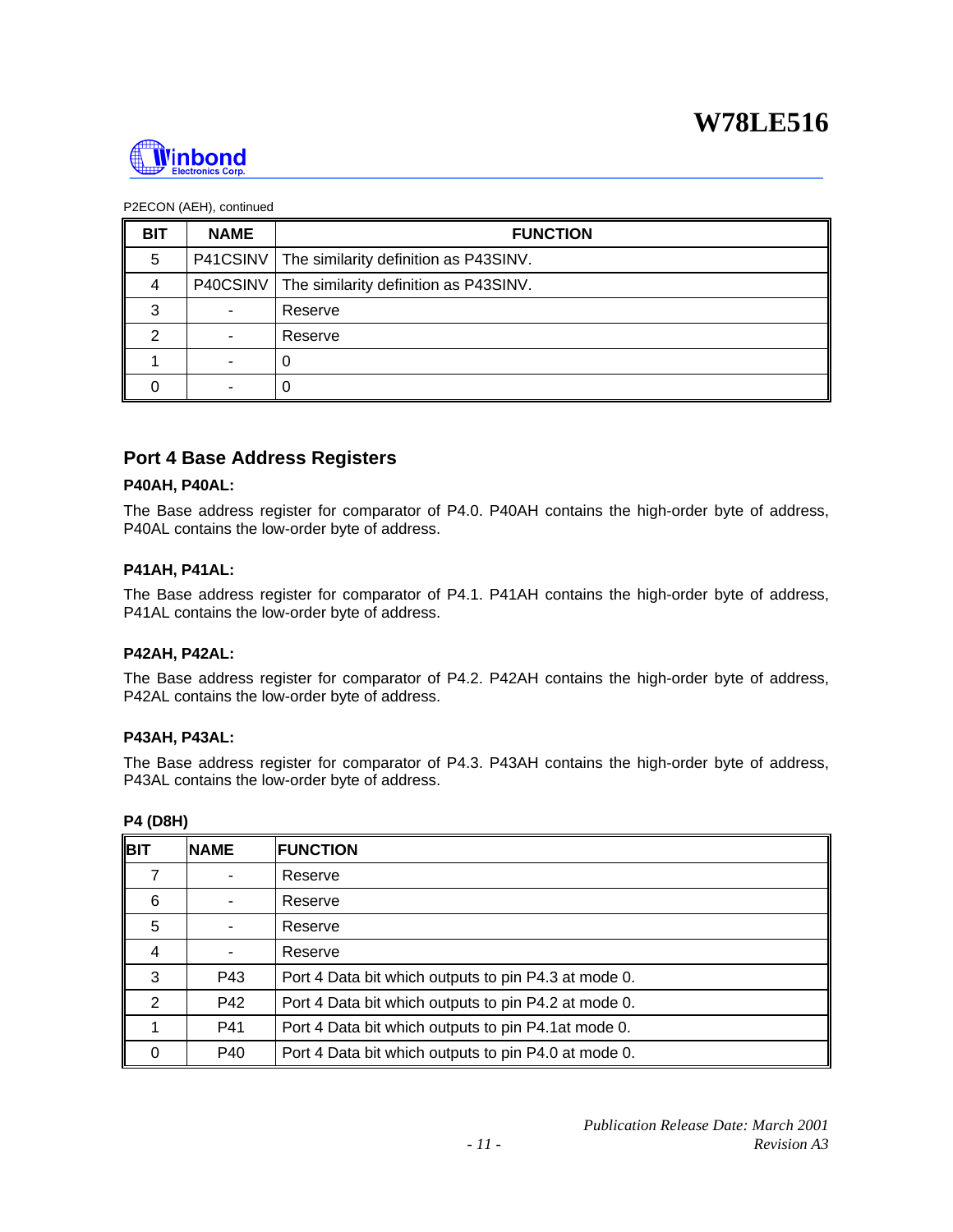

Here is an example to program the P4.0 as a write strobe signal at the I/O port address 1234H−1237H and positive polarity, and P4.1−P4.3 are used as general I/O ports.

| MOV P40AH,#12H        |                                                                     |
|-----------------------|---------------------------------------------------------------------|
| MOV P40AL,#34H        | ; Base I/O address 1234H for P4.0                                   |
| MOV P4CONA,#00001010B | ; P4.0 a write strobe signal and address line A0 and A1 are masked. |
| MOV P4CONB,#00H       | ; P4.1–P4.3 as general I/O port which are the same as PORT1         |
| MOV P2ECON,#10H       | ; Write the P40SINV = 1 to inverse the P4.0 write strobe polarity   |
|                       | ; default is negative.                                              |

Then any instruction MOVX @DPTR,A (with DPTR = 1234H-1237H) will generate the positive polarity write strobe signal at pin P4.0. And the instruction MOV P4,#XX will output the bit3 to bit1 of data #XX to pin P4.3−P4.1.



### **In-System Programming (ISP) Mode**

The W78LE516 equips one 64K byte of main Flash EPROM bank for application program (called APROM) and one 4K byte of auxiliary Flash EPROM bank for loader program (called LDROM). In the normal operation, the microcontroller executes the code in the APROM. If the content of APROM needs to be modified, the W78LE516 allows user to activate the In-System Programming (ISP) mode by setting the CHPCON register. **The CHPCON is read-only by default, software must write two specific values 87H, then 59H sequentially to the CHPENR register to enable the CHPCON write attribute. Writing CHPENR register with the values except 87H and 59H will close CHPCON register write attribute.** The W78LE516 achieves all in-system programming operations including enter/exit ISP Mode, program, erase, read ... etc, during device in the idle mode. Setting the bit CHPCON.0 the device will enter in-system programming mode after a wake-up from idle mode. Because device needs proper time to complete the ISP operations before awaken from idle mode, software may use timer interrupt to control the duration for device wake-up from idle mode. To perform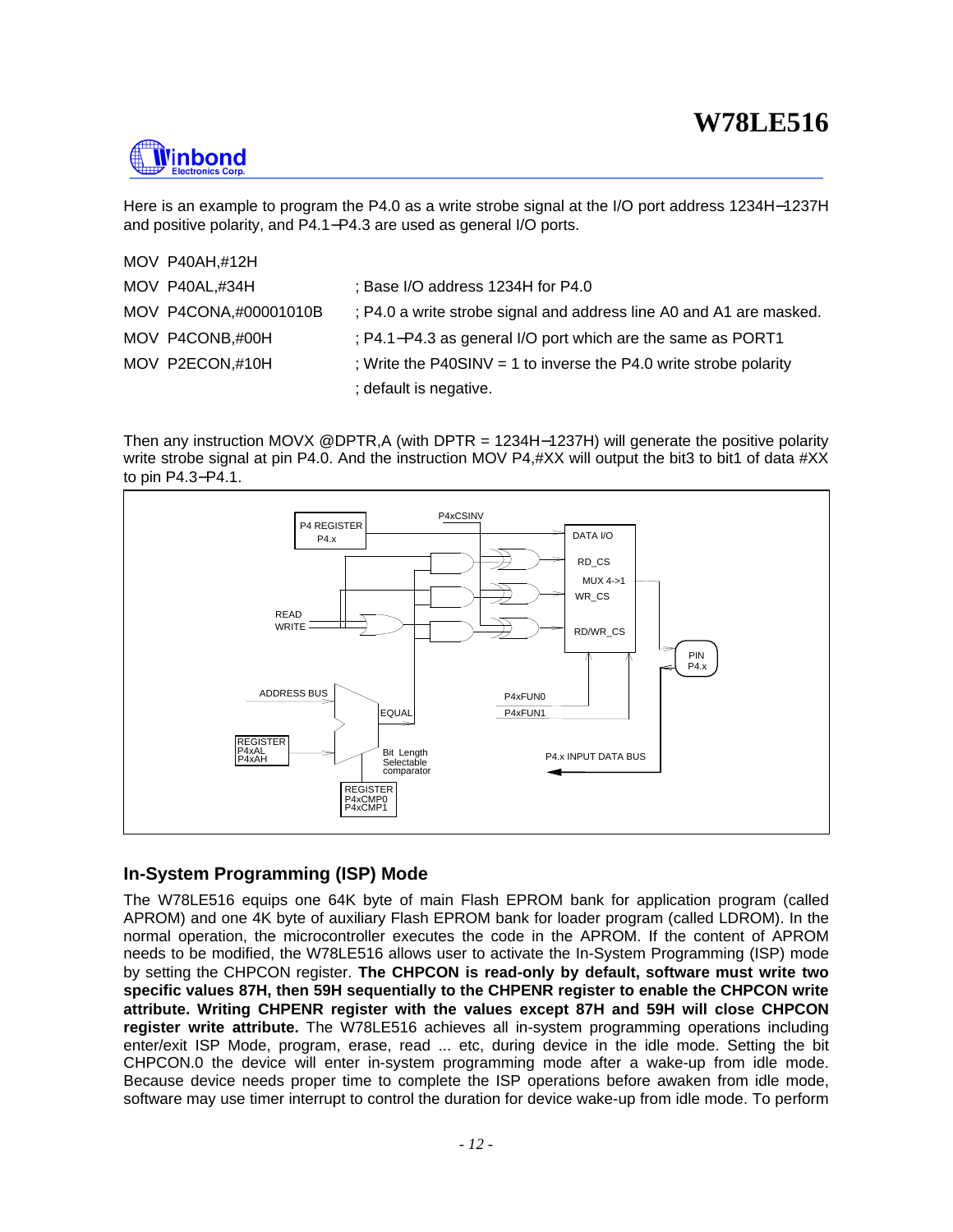

ISP operation for revising contents of APROM, software located at APROM setting the CHPCON register then enter idle mode, after awaken from idle mode the device executes the corresponding interrupt service routine in LDROM. Because the device will clear the program counter while switching from APROM to LDROM, the first execution of RETI instruction in interrupt service routine will jump to 00H at LDROM area. The device offers a software reset for switching back to APROM while the content of APROM has been updated completely. **Setting CHPCON register bit 0, 1 and 7 to logic-1 will result a software reset to reset the CPU**. The software reset serves as a external reset. This insystem programming feature makes the job easy and efficient in which the application needs to update firmware frequently. In some applications, the in-system programming feature make it possible to easily update the system firmware without opening the chassis.

Note: The ISP Mode operates by supply voltage from 3.3V to 5.5V.

**SFRAH, SFRAL:** The objective address of on-chip Flash EPROM in the in-system programming mode. SFRAH contains the high-order byte of address, SFRAL contains the loworder byte of address.

**SFRFD:** The programming data for on-chip Flash EPROM in programming mode.

**SFRCN:** The control byte of on-chip Flash EPROM programming mode.

| <b>BIT</b> | <b>NAME</b>  | <b>FUNCTION</b>                                                                       |
|------------|--------------|---------------------------------------------------------------------------------------|
| 7          |              | Reserve.                                                                              |
| 6          | <b>WFWIN</b> | On-chip Flash EPROM bank select for in-system programming.                            |
|            |              | $= 0$ : 64K bytes Flash EPROM bank is selected as destination for re-<br>programming. |
|            |              | $=$ 1:4K bytes Flash EPROM bank is selected as destination for re-<br>programming.    |
| 5          | <b>OEN</b>   | Flash EPROM output enable.                                                            |
| 4          | <b>CEN</b>   | Flash EPROM chip enable.                                                              |
|            |              | 3, 2, 1, 0 $\vert$ CTRL[3:0] The flash control signals                                |

### **SFRCN (C7)**

| <b>MODE</b>        | <b>WFWIN</b> | <b>CTRL&lt;3:0&gt;</b> | <b>OEN</b> | <b>CEN</b> | <b>SFRAH, SFRAL</b> | <b>SFRFD</b> |
|--------------------|--------------|------------------------|------------|------------|---------------------|--------------|
| Erase 64KB APROM   |              | 0010                   |            |            |                     |              |
| Program 64KB APROM |              | 0001                   |            | 0          | Address in          | Data in      |
| Read 64KB APROM    |              | 0000                   |            | 0          | Address in          | Data out     |
| Erase 4KB LDROM    |              | 0010                   |            | 0          |                     |              |
| Program 4KB LDROM  |              | 0001                   |            | 0          | Address in          | Data in      |
| Read 4KB LDROM     |              | 0000                   |            | 0          | Address in          | Data out     |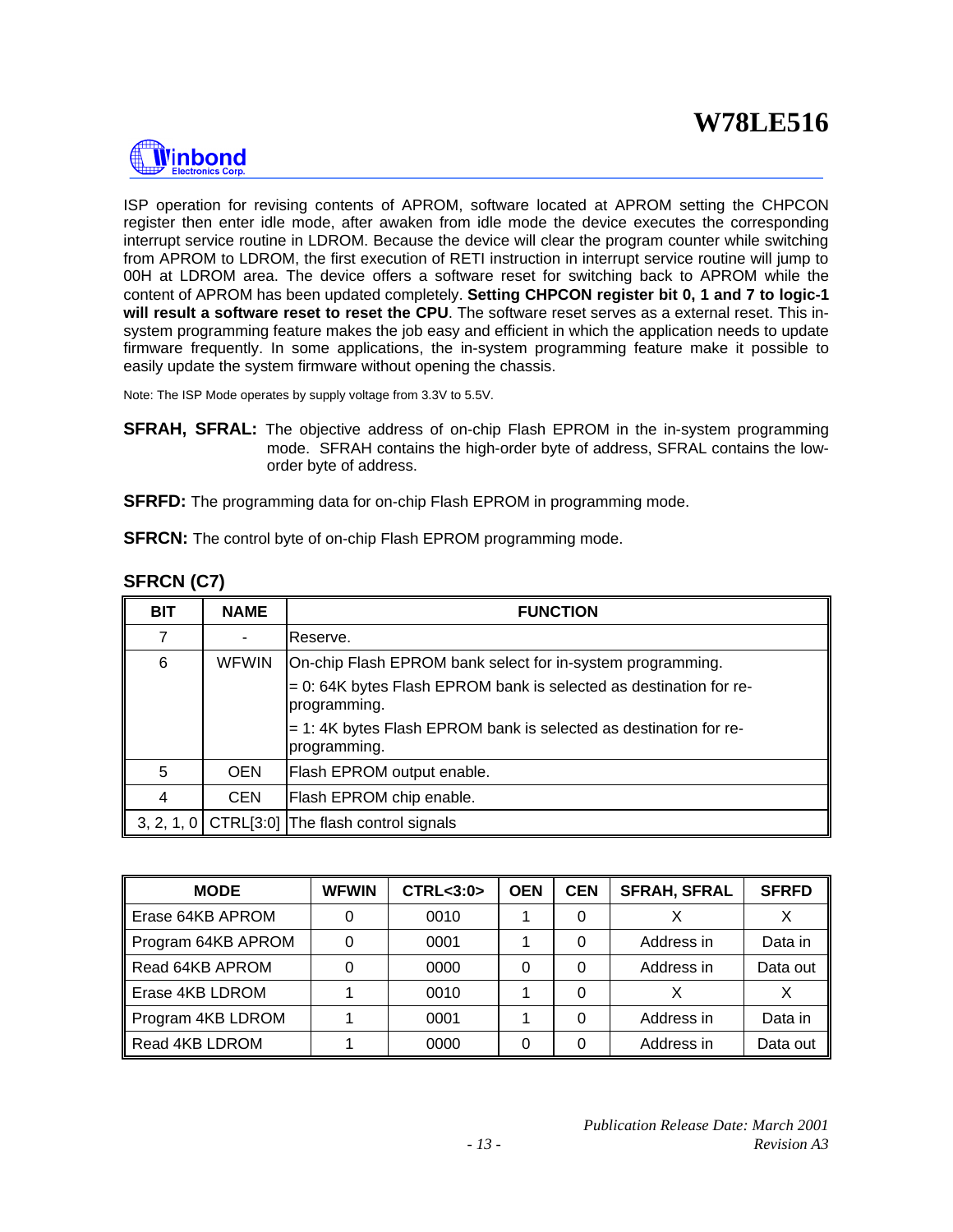

## **In-System Programming Control Register (CHPCON)**

## **CHPCON (BFH)**

| <b>BIT</b>     | <b>NAME</b>                  | <b>FUNCTION</b>                                                                                                                                                                                                                                                                                                              |
|----------------|------------------------------|------------------------------------------------------------------------------------------------------------------------------------------------------------------------------------------------------------------------------------------------------------------------------------------------------------------------------|
| $\overline{7}$ | <b>SWRESET</b><br>(F04KMODE) | When this bit is set to 1, and both FBOOTSL and FPROGEN are set to 1. It will<br>enforce microcontroller reset to initial condition just like power on reset. This<br>action will re-boot the microcontroller and start to normal operation. To read this<br>bit in logic-1 can determine that the F04KBOOT mode is running. |
| 6              |                              | Reserve.                                                                                                                                                                                                                                                                                                                     |
| 5              |                              | Reserve.                                                                                                                                                                                                                                                                                                                     |
| 4              | <b>ENAUXRAM</b>              | 1: Enable on-chip AUX-RAM.                                                                                                                                                                                                                                                                                                   |
|                |                              | 0: Disable the on-chip AUX-RAM                                                                                                                                                                                                                                                                                               |
| 3              | $\Omega$                     | Must set to 0.                                                                                                                                                                                                                                                                                                               |
| $\mathbf{2}$   | $\Omega$                     | Must set to 0.                                                                                                                                                                                                                                                                                                               |
| 1              | <b>FBOOTSL</b>               | The Program Location Select.                                                                                                                                                                                                                                                                                                 |
|                |                              | 0: The Loader Program locates at the 64 KB APROM. 4KB LDROM is<br>destination for re-programming.                                                                                                                                                                                                                            |
|                |                              | 1: The Loader Program locates at the 4 KB memory bank. 64KB APROM is<br>destination for re-programming.                                                                                                                                                                                                                      |
| $\Omega$       |                              | FPROGEN   FLASH EPROM Programming Enable.                                                                                                                                                                                                                                                                                    |
|                |                              | $=$ 1: enable. The microcontroller enter the in-system programming mode after<br>entering the idle mode and wake-up from interrupt. During in-system<br>programming mode, the operation of erase, program and read are<br>achieve when device enters idle mode.                                                              |
|                |                              | $= 0$ : disable. The on-chip flash memory is read-only. In-system<br>programmability is disabled.                                                                                                                                                                                                                            |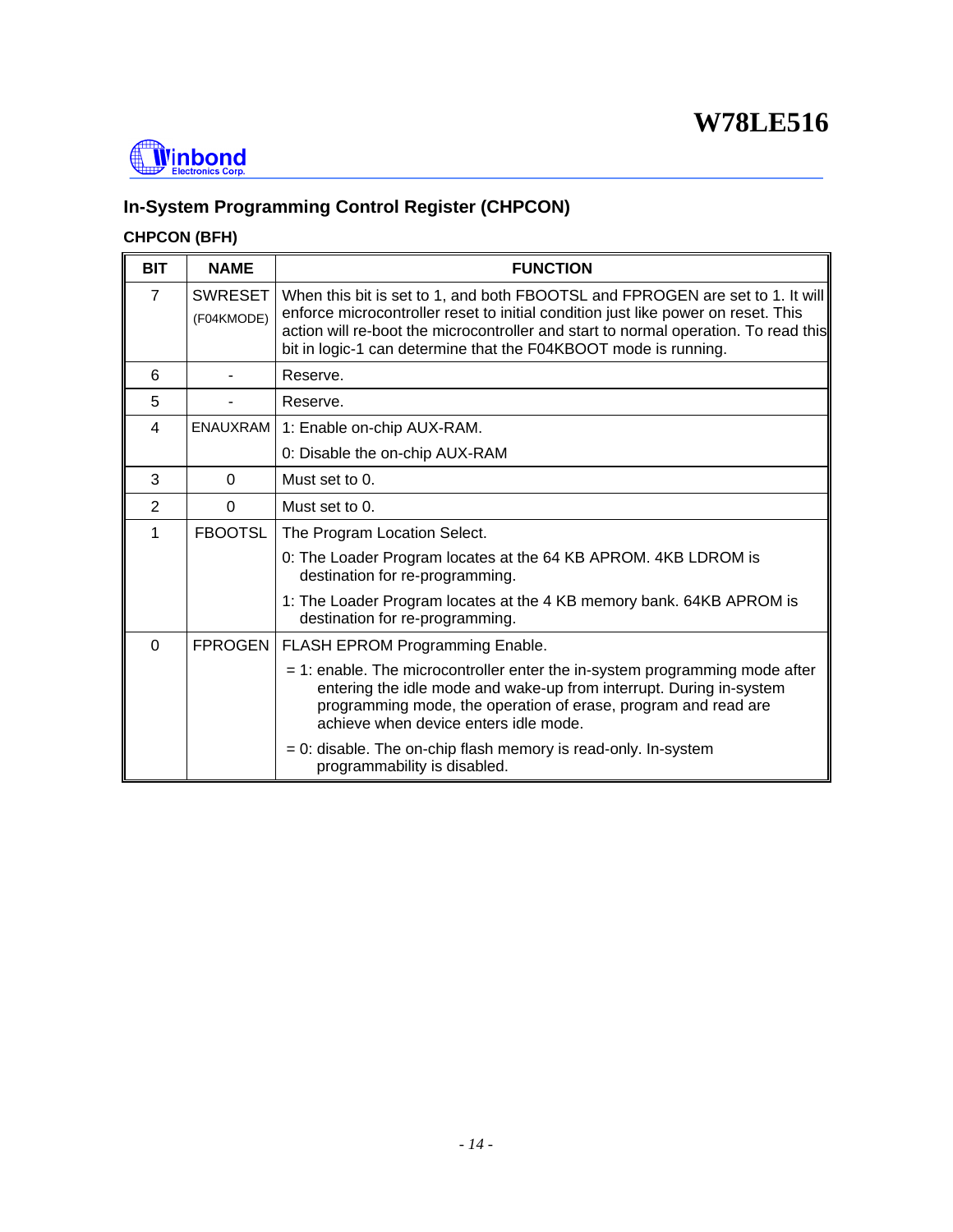

### **F04KBOOT Mode (Boot From LDROM)**

By default, the W78LE516 boots from APROM program after a power on reset. On some occasions, user can force the W78LE516 to boot from the LDROM program via following settings. The possible situation that you need to enter F04KBOOT mode when the APROM program can not run properly and device can not jump back to LDROM to execute in-system programming function. Then you can use this F04KBOOT mode to force the W78LE516 jumps to LDROM and executes in-system programming procedure. When you design your system, you may reserve the pins P2.6, P2.7 to switches or jumpers. For example in a CD-ROM system, you can connect the P2.6 and P2.7 to PLAY and EJECT buttons on the panel. When the APROM program fails to execute the normal application program. User can press both two buttons at the same time and then turn on the power of the personal computer to force the W78LE516 to enter the F04KBOOT mode. After power on of personal computer, you can release both buttons and finish the in-system programming procedure to update the APROM code. In application system design, user must take care of the P2, P3, ALE,  $\overline{EA}$  and  $\overline{PSEN}$  pin value at reset to prevent from accidentally activating the programming mode or F04KBOOT mode.

#### **F04KBOOT MODE**

| <b>P4.3</b> | <b>P2.7</b> | <b>P2.6</b> | <b>MODE</b> |
|-------------|-------------|-------------|-------------|
|             |             |             | FO4KBOOT    |
|             |             |             | FO4KBOOT    |

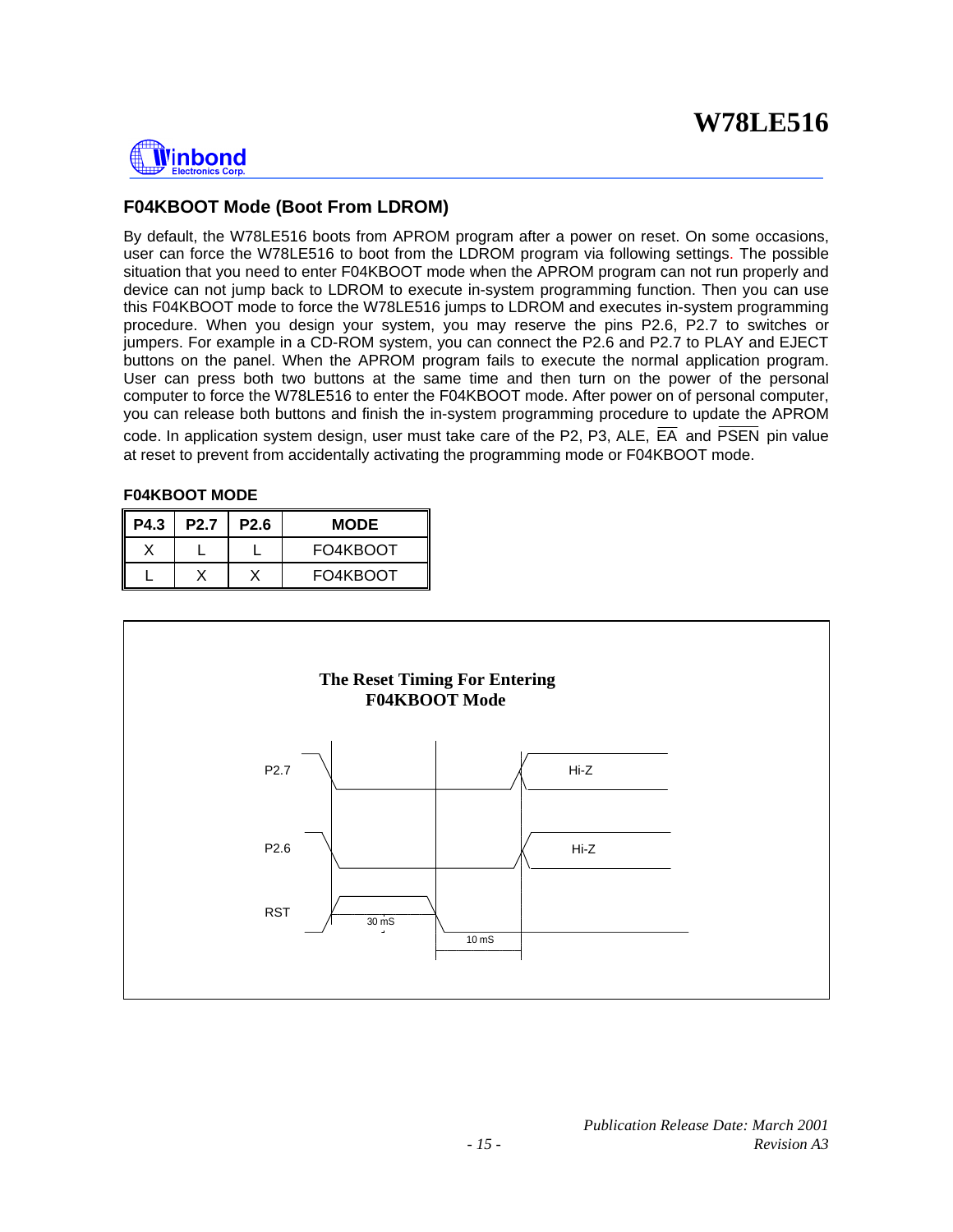

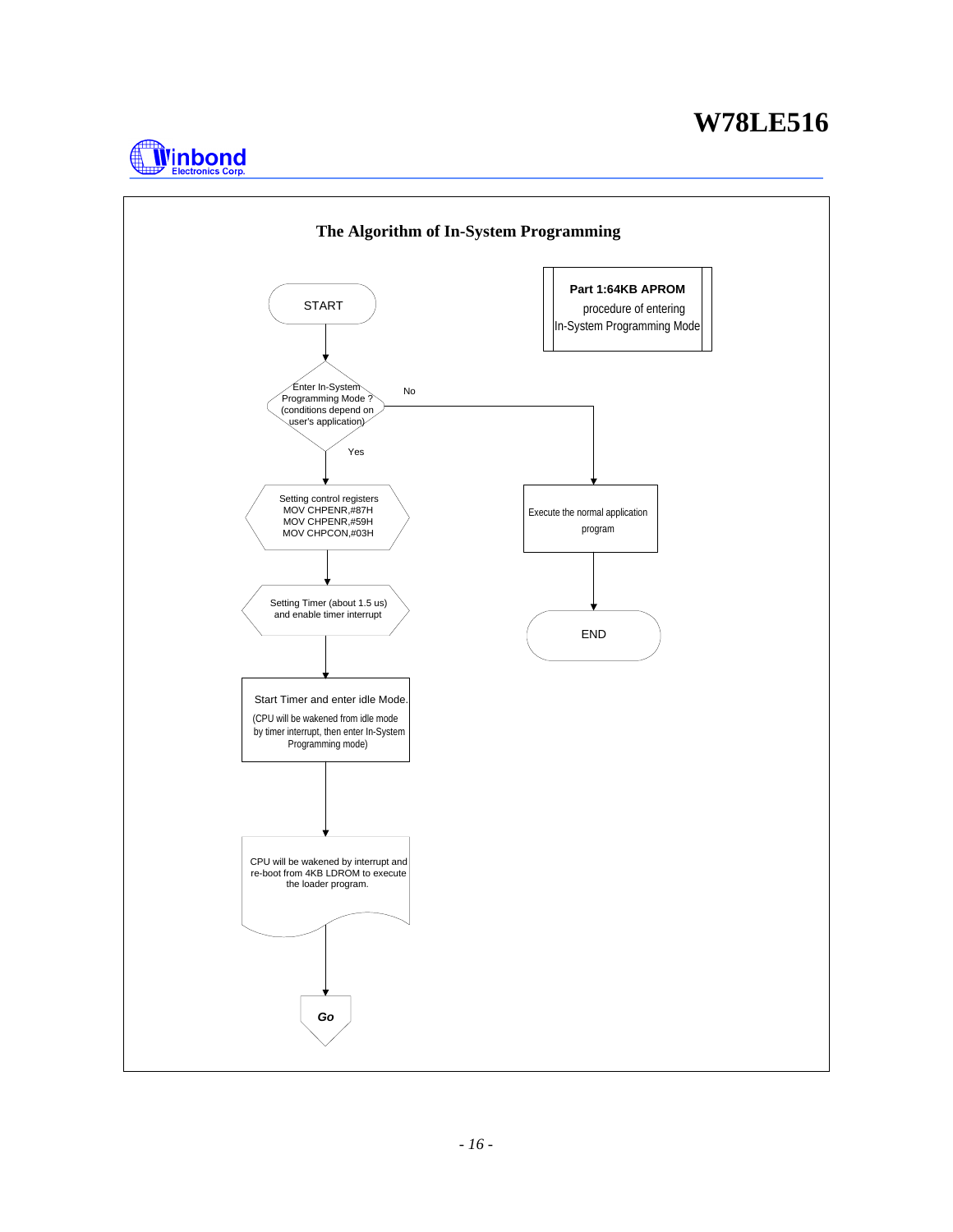

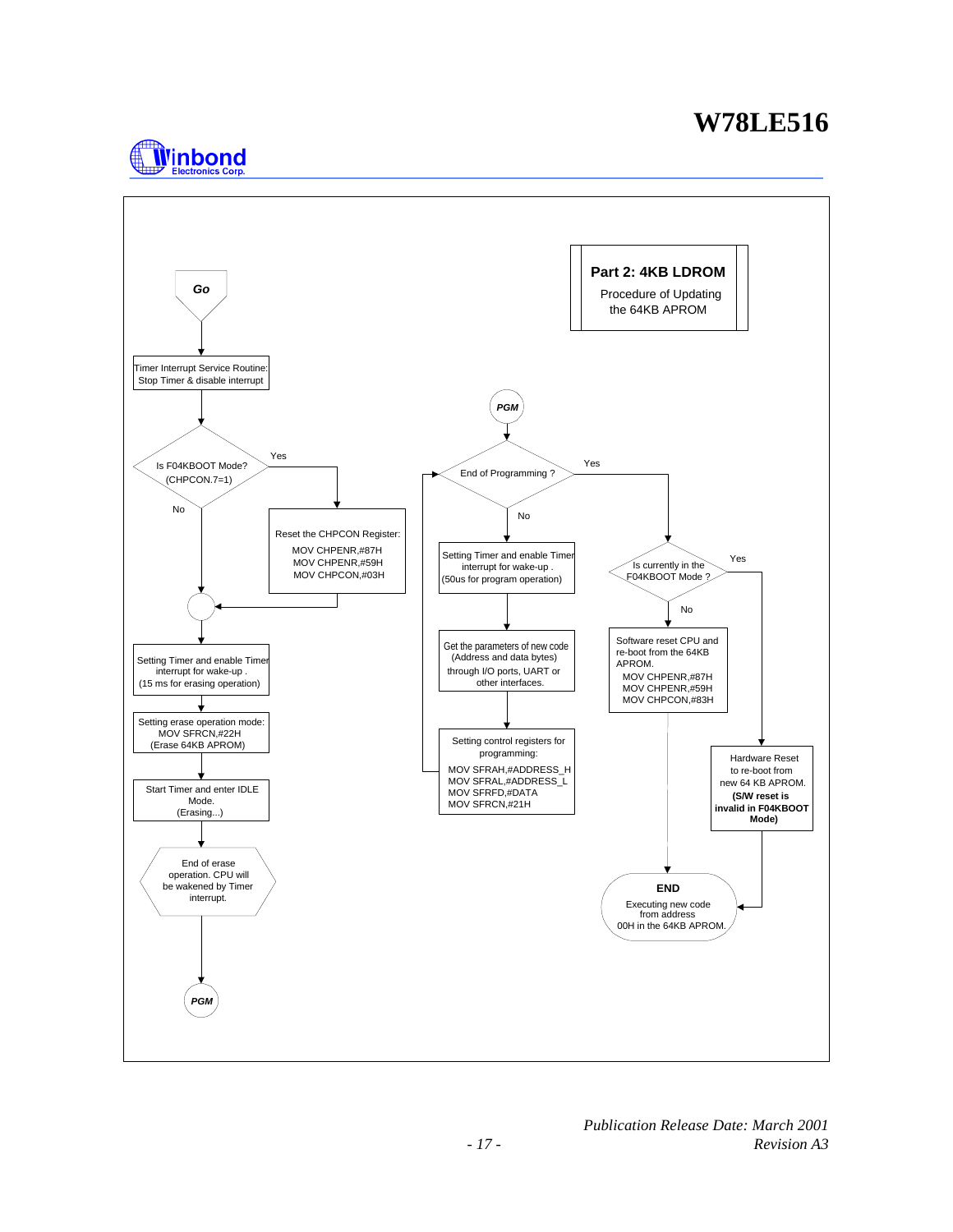

## **SECURITY**

During the on-chip ROM programming mode, the Flash EPROM can be programmed and verified repeatedly. Until the code inside the ROM is confirmed OK, the code can be protected. The protection of ROM and those operations on it are described below.

The W78LE516 has a Security Register which can not be accessed in programming mode. Those bits of the Security Registers can not be changed once they have been programmed from high to low. They can only be reset through erase-all operation. The Security Register is located at the 0FFFFH of the LDROM space.



#### **Lock bit**

This bit is used to protect the customer's program code in the W78LE516. It may be set after the programmer finishes the programming and verifies sequence. Once this bit is set to logic 0, both the FLASH EPROM data and Special Setting Register can be accessed again.

#### **MOVC Inhibit**

This bit is used to restrict the accessible region of the MOVC instruction. It can prevent the MOVC instruction in external program memory from reading the internal program code. When this bit is set to logic 0, a MOVC instruction in external program memory space will be able to access code only in the external memory, not in the internal memory. A MOVC instruction in internal program memory space will always be able to access the FLASH EPROM data in both internal and external memory. If this bit is logic 1, there are no restrictions on the MOVC instruction.

#### **Encryption**

This bit is used to enable/disable the encryption logic for code protection. Once encryption feature is enabled, the data presented on port 0 will be encoded via encryption logic. Only whole chip erase will reset this bit.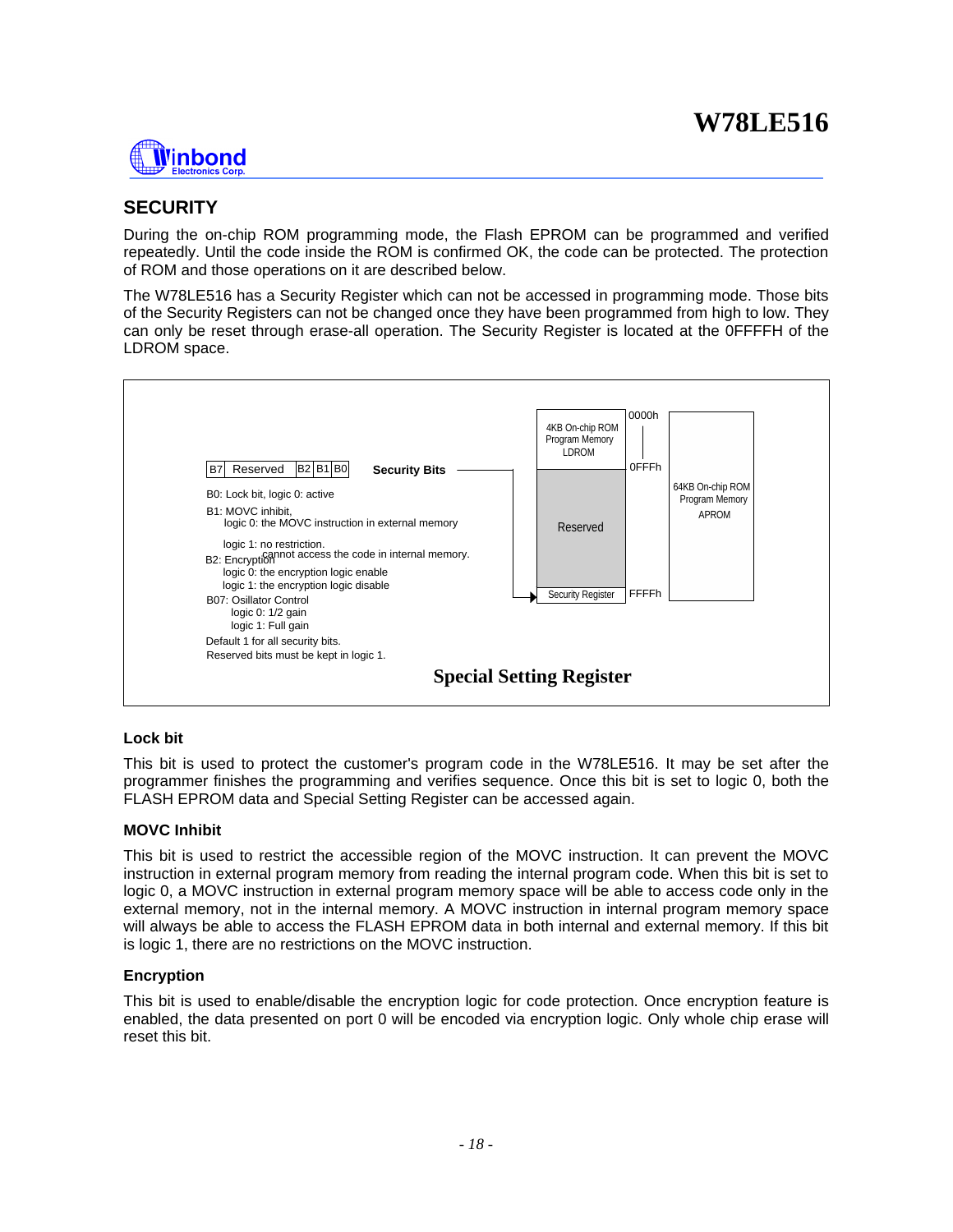

#### **Oscillator Control**

W78LE516/E516 allow user to diminish the gain of on-chip oscillator amplifier by using programmer to set the bit B7 of security register. Once B7 is set to 0, a half of gain will be decreased. Care must be taken if user attempts to diminish the gain of oscillator amplifier, reducing a half of gain may improperly affect the external crystal operation at high frequency. The value of C1 and C2 may need some adjustment while running at lower gain.

### **ABSOLUTE MAXIMUM RATINGS**

| <b>PARAMETER</b>             | <b>SYMBOL</b>                    | MIN.       | MAX.       | UNIT        |
|------------------------------|----------------------------------|------------|------------|-------------|
| DC Power Supply              | V <sub>DD</sub> -V <sub>SS</sub> | $-0.3$     | $+6.0$     |             |
| Input Voltage                | Vin                              | $VSS -0.3$ | $VDD +0.3$ |             |
| <b>Operating Temperature</b> |                                  |            | 60         | $^{\circ}C$ |
| Storage Temperature          | Tst                              | -55        | $+150$     | °C          |

Note: Exposure to conditions beyond those listed under Absolute Maximum Ratings may adversely affect the life and reliability of the device.

## **DC CHARACTERISTICS**

 $VSS = 0V$ ,  $TA = 25^{\circ}$  C, unless otherwise specified.

| <b>PARAMETER</b>          | SYM.                           | <b>SPECIFICATION</b> |        | <b>UNIT</b> | <b>TEST CONDITIONS</b>       |  |
|---------------------------|--------------------------------|----------------------|--------|-------------|------------------------------|--|
|                           |                                | MIN.                 | MAX.   |             |                              |  |
| <b>Operating Voltage</b>  | <b>V<sub>DD</sub></b>          | 2.4                  | 5.5    | V           | Without I.S.P.               |  |
|                           |                                | 3.3                  | 5.5    | V           | With I.S.P.                  |  |
| <b>Operating Current</b>  | <b>IDD</b>                     |                      | 20     | mA          | No load $VDD = 5.5V$         |  |
|                           |                                |                      | 3      | mA          | No load $VDD = 2.4V$         |  |
| <b>Idle Current</b>       | <b>IIDLE</b>                   | $\blacksquare$       | 6      | mA          | $VDD = 5.5V$ , Fosc = 20 MHz |  |
|                           |                                |                      | 1.5    | mA.         | $VDD = 2.4V$ , Fosc = 12 MHz |  |
| <b>Power Down Current</b> | <b>IPWDN</b>                   |                      | 50     | μA          | $VDD = 5.5V$ , Fosc = 20 MHz |  |
|                           |                                |                      | 20     | μA          | $VDD = 2.4V$ , Fosc = 12 MHz |  |
| <b>Input Current</b>      | IIN <sub>1</sub>               | -50                  | $+10$  | μA          | $VDD = 5.5V$                 |  |
| P1, P2, P3, P4            |                                |                      |        |             | $VIN = OV$ or $VDD$          |  |
| Input Current             | $\overline{I}$ IN <sub>2</sub> | $-10$                | $+300$ | μA          | $VDD = 5.5V$                 |  |
| <b>RST</b>                |                                |                      |        |             | $0 <$ VIN $<$ VDD            |  |
| Input Leakage Current     | <b>ILK</b>                     | $-10$                | $+10$  | μA          | $VDD = 5.5V$                 |  |
| PO, EA                    |                                |                      |        |             | $0V < V$ IN $< V$ DD         |  |
| Logic 1 to 0 Transition   | ITL $[^{*}4]$                  | $-500$               |        | μA          | $VDD = 5.5V$                 |  |
| Current                   |                                |                      |        |             | $VIN = 2.0V$                 |  |
| P1, P2, P3, P4            |                                |                      |        |             |                              |  |
| Input Low Voltage         | VIL <sub>1</sub>               | $\Omega$             | 0.8    | V           | $VDD = 4.5V$                 |  |
| P0, P1, P2, P3, P4, EA    |                                | $\Omega$             | 0.5    | V           | $VDD = 2.4V$                 |  |
| Input Low Voltage         | VIL2                           | $\Omega$             | 0.8    | V           | $VDD = 4.5V$                 |  |
| RST[*1]                   |                                | 0                    | 0.3    | V           | $VDD = 2.4V$                 |  |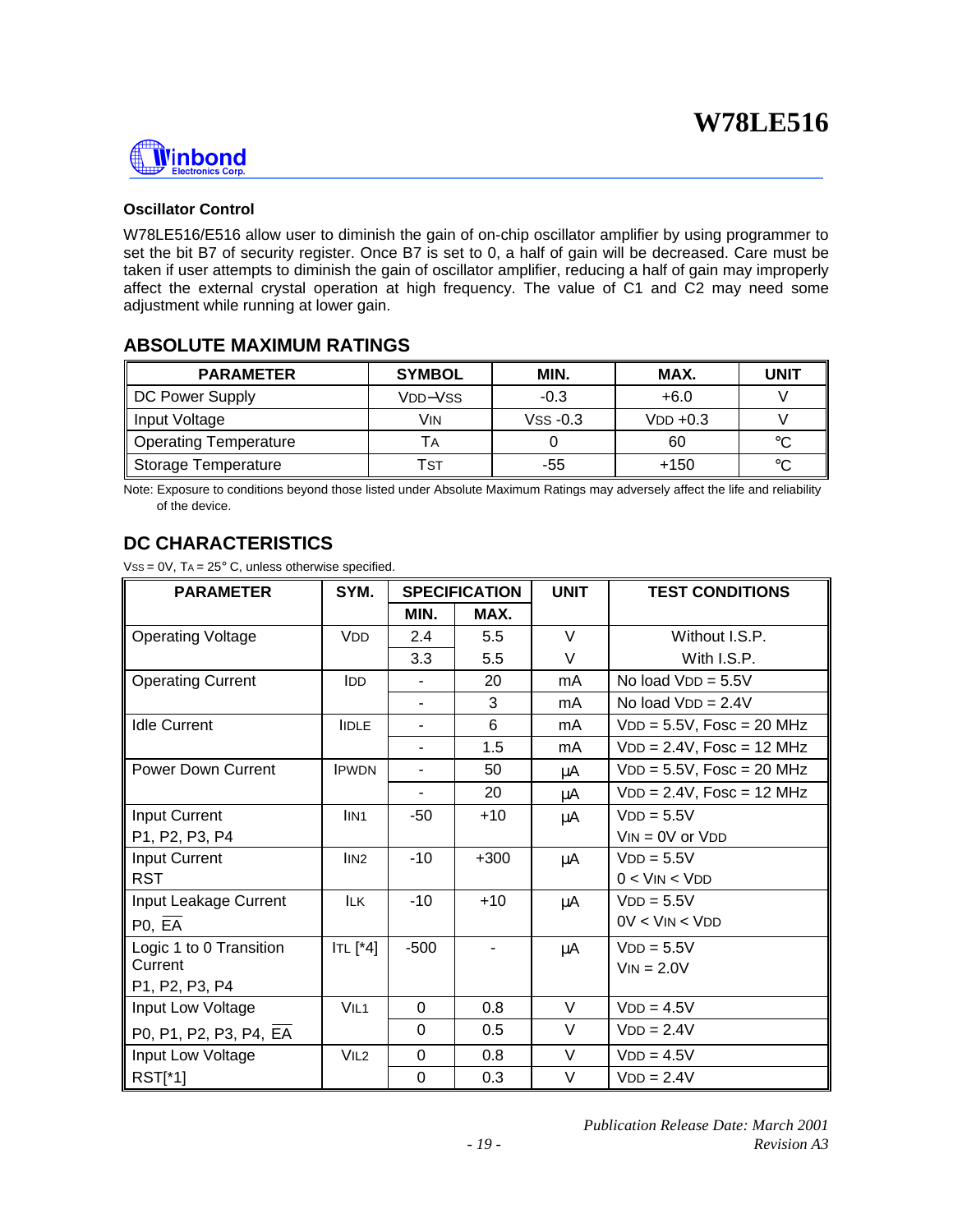

| <b>PARAMETER</b>          | SYM.             | <b>SPECIFICATION</b>     |                          | <b>UNIT</b> | <b>TEST CONDITIONS</b>            |
|---------------------------|------------------|--------------------------|--------------------------|-------------|-----------------------------------|
|                           |                  | MIN.                     | MAX.                     |             |                                   |
| Input Low Voltage         | VIL <sub>3</sub> | 0                        | 0.8                      | V           | $VDD = 4.5V$                      |
| <b>XTAL1</b> [*3]         |                  | $\mathbf 0$              | 0.4                      | V           | $VDD = 2.4V$                      |
| Input High Voltage        | VIH <sub>1</sub> | 2.4                      | $VDD +0.2$               | V           | $VDD = 5.5V$                      |
| P0, P1, P2, P3, P4, EA    |                  | 1.4                      | $VDD +0.2$               | V           | $VDD = 2.4V$                      |
| Input High Voltage        | V <sub>IH2</sub> | 3.5                      | $VDD +0.2$               | $\vee$      | $VDD = 5.5V$                      |
| RST[*1]                   |                  | 1.7                      | $VDD +0.2$               | V           | $VDD = 2.4V$                      |
| Input High Voltage        | V <sub>IH3</sub> | 3.5                      | $VDD +0.2$               | V           | $VDD = 5.5V$                      |
| <b>XTAL1</b> [*3]         |                  | 2.4                      | $VDD +0.2$               | V           | $VDD = 2.4V$                      |
| <b>Output Low Voltage</b> | VOL <sub>1</sub> | $\overline{\phantom{a}}$ | 0.45                     | V           | $VDD = 4.5V$ , $IOL = +2 mA$      |
| P1, P2, P3, P4            |                  | $\overline{\phantom{a}}$ | 0.25                     | V           | $VDD = 2.4V$ , $IOL = +1$ mA      |
| Output Low Voltage        | VOL <sub>2</sub> |                          | 0.45                     | V           | $VDD = 4.5V$ , $IOL = +4 mA$      |
| P0, ALE, PSEN [*2]        |                  | $\overline{\phantom{a}}$ | 0.25                     | V           | $VDD = 2.4V$ , $IOL = +2 mA$      |
| <b>Sink Current</b>       | ISK <sub>1</sub> | $\overline{4}$           | 12                       | mA          | $VDD = 4.5V$ , $Vin = 0.45V$      |
| P1, P2, P3, P4            |                  | 1.8                      | 5.4                      | mA          | $VDD = 2.4V$ , $Vin = 0.45V$      |
| <b>Sink Current</b>       | ISK <sub>2</sub> | 8                        | 16                       | mA          | $VDD = 4.5V$ , $Vin = 0.45V$      |
| P0, ALE, PSEN             |                  | 4.5                      | 9                        | mA          | $VDD = 2.4V$ , $Vin = 0.4V$       |
| Output High Voltage       | VOH <sub>1</sub> | 2.4                      | $\blacksquare$           | V           | $VDD = 4.5V$ , $IOH = -100 \mu A$ |
| P1, P2, P3, P4            |                  | 1.4                      | $\overline{\phantom{a}}$ | V           | $VDD = 2.4V$ , $IOH = -8 \mu A$   |
| Output High Voltage       | VOH <sub>2</sub> | 2.4                      | $\overline{\phantom{a}}$ | V           | $VDD = 4.5V$ , $IOH = -400 \mu A$ |
| P0, ALE, PSEN [*2]        |                  | 1.4                      |                          | V           | $VDD = 2.4V$ , $IOH = -200 \mu A$ |
| Source Current            | ISR <sub>1</sub> | $-100$                   | $-250$                   | μA          | $VDD = 4.5V$ , $Vin = 2.4V$       |
| P1, P2, P3, P4            |                  | $-20$                    | $-50$                    | μA          | $VDD = 2.4V$ , $Vin = 1.4V$       |
| Source Current            | ISR <sub>2</sub> | -8                       | $-14$                    | mA          | $VDD = 4.5V$ , $Vin = 2.4V$       |
| P0, ALE, PSEN             |                  | $-1.9$                   | $-3.8$                   | mA          | $VDD = 2.4V$ , $Vin = 1.4V$       |

Notes:

\*1. RST pin is a Schmitt trigger input.

\*2. P0, ALE and PSEN are tested in the external access mode.

\*3. XTAL1 is a CMOS input.

\*4. Pins of P1, P2, P3, P4 can source a transition current when they are being externally driven from 1 to 0.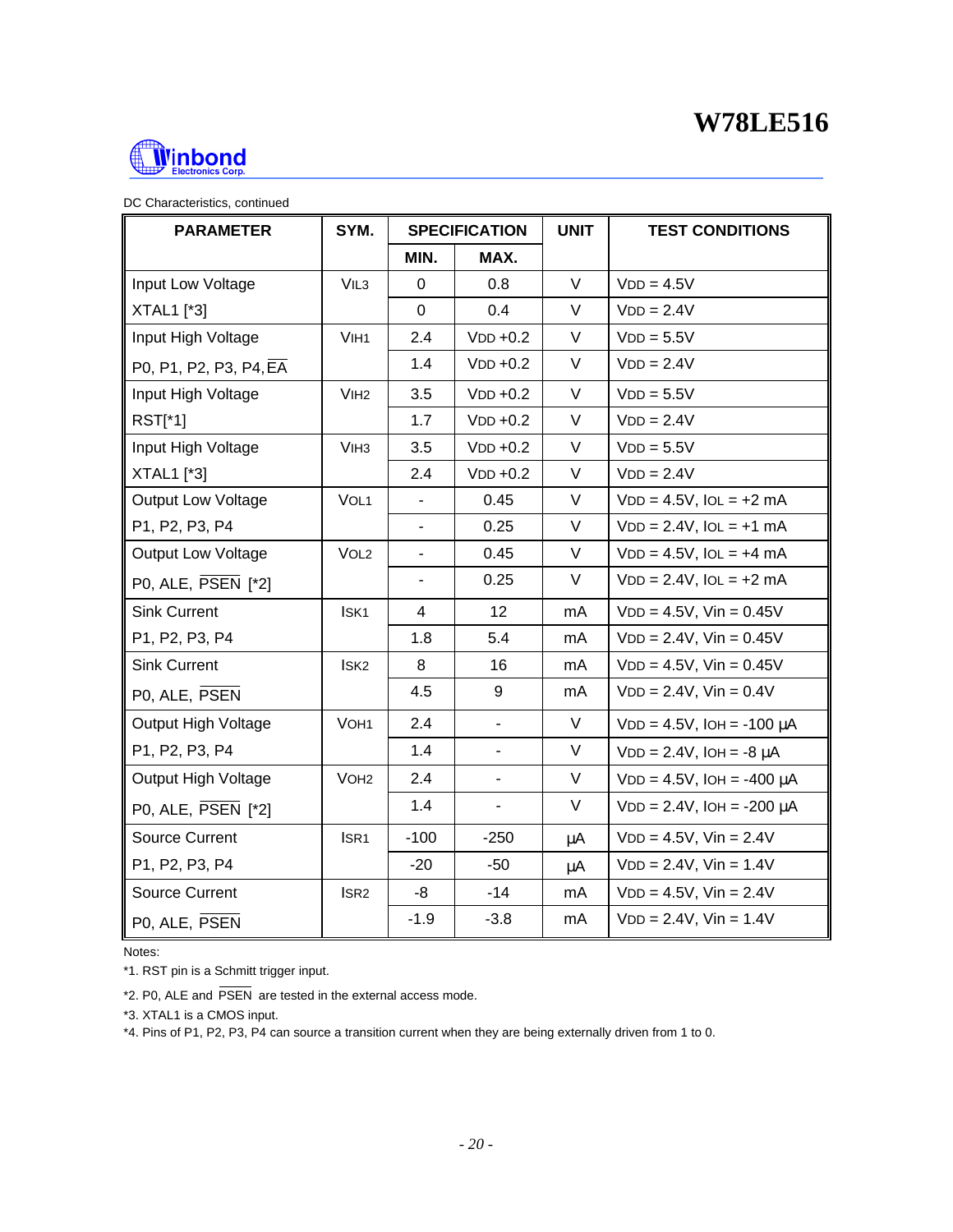

## **AC CHARACTERISTICS**

The AC specifications are a function of the particular process used to manufacture the part, the ratings of the I/O buffers, the capacitive load, and the internal routing capacitance. Most of the specifications can be expressed in terms of multiple input clock periods (TCP), and actual parts will usually experience less than a  $\pm 20$  nS variation. The numbers below represent the performance expected from a 0.6 micron CMOS process when using 2 and 4 mA output buffers.

### **Clock Input Waveform**



| <b>PARAMETER</b> | <b>SYMBOL</b> | MIN. | TYP. | MAX. | <b>UNIT</b> | <b>NOTES</b> |
|------------------|---------------|------|------|------|-------------|--------------|
| Operating Speed  | FOP           |      |      | 24   | <b>MHz</b>  |              |
| Clock Period     | Тср           | 41.7 |      |      | nS          |              |
| Clock High       | Тсн           | 20   |      | ۰    | nS          |              |
| Clock Low        | TCL           | 20   |      | ۰    | nS          |              |

Notes:

1. The clock may be stopped indefinitely in either state.

2. The TCP specification is used as a reference in other specifications.

3. There are no duty cycle requirements on the XTAL1 input.

### **Program Fetch Cycle**

| <b>PARAMETER</b>              | <b>SYMBOL</b> | MIN.            | TYP.           | MAX.           | <b>UNIT</b> | <b>NOTES</b> |
|-------------------------------|---------------|-----------------|----------------|----------------|-------------|--------------|
| Address Valid to ALE Low      | <b>TAAS</b>   | 1 TCP- $\Delta$ |                |                | nS          | 4            |
| Address Hold from ALE Low     | <b>TAAH</b>   | 1 TCP- $\Delta$ |                |                | nS          | 1, 4         |
| ALE Low to PSEN Low           | <b>TAPL</b>   | 1 TCP- $\Delta$ |                |                | nS          | 4            |
| <b>PSEN Low to Data Valid</b> | <b>TPDA</b>   | ۰               |                | 2 TCP          | nS          | 2            |
| Data Hold after PSEN High     | <b>TPDH</b>   | $\Omega$        | $\blacksquare$ | 1 TCP          | nS          | 3            |
| Data Float after PSEN High    | TPDZ          | 0               | -              | 1 TCP          | nS          |              |
| ALE Pulse Width               | <b>TALW</b>   | 2 TCP- $\Delta$ | 2 TCP          | ۰              | nS          | 4            |
| <b>PSEN Pulse Width</b>       | <b>TPSW</b>   | 3 TCP- $\Delta$ | 3 TCP          | $\blacksquare$ | nS          | 4            |

Notes:

1. P0.0−P0.7, P2.0−P2.7 remain stable throughout entire memory cycle.

2. Memory access time is 3 TCP.

3. Data have been latched internally prior to PSEN going high.

4. "Δ" (due to buffer driving delay and wire loading) is 20 nS.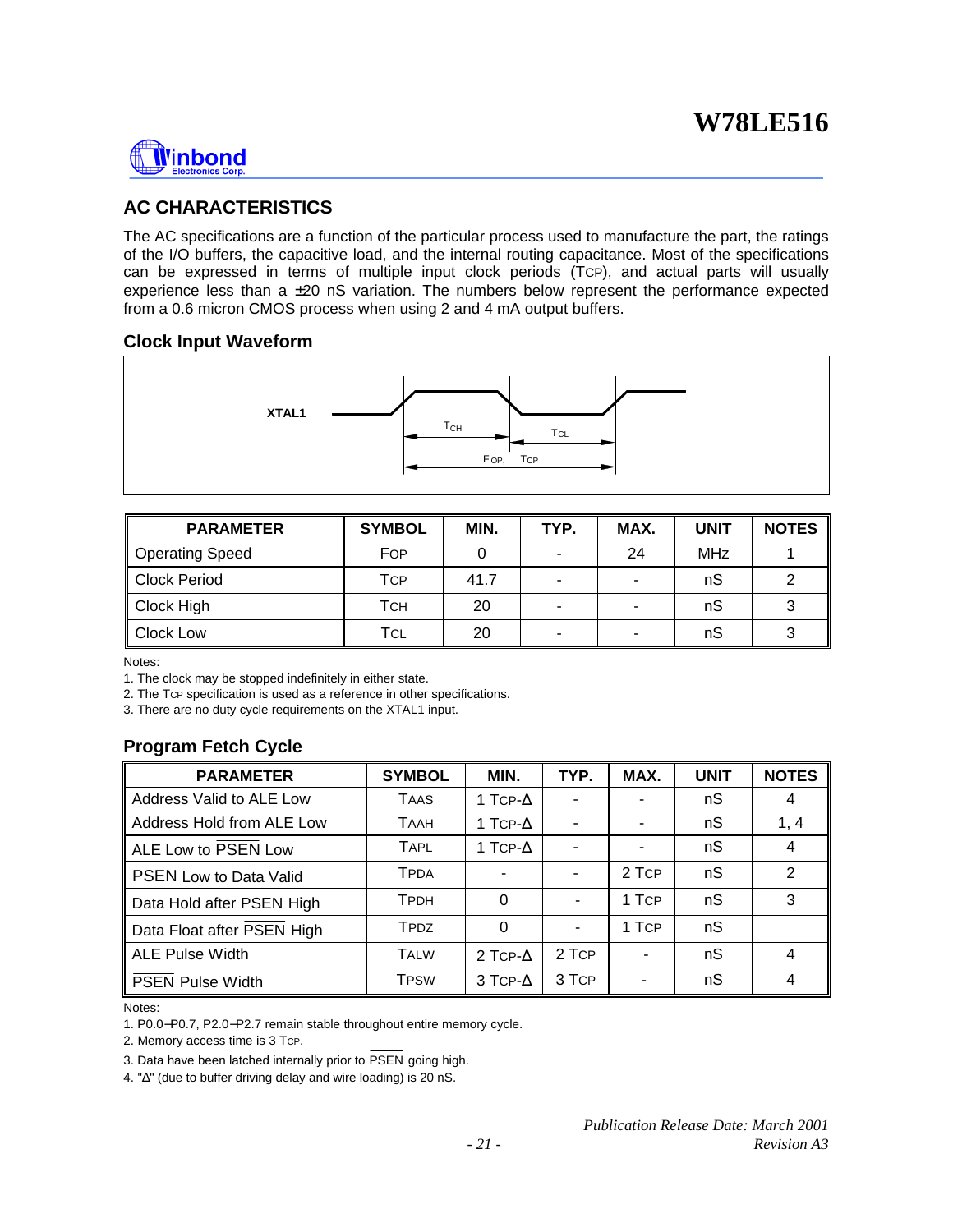

## **Data Read Cycle**

| <b>PARAMETER</b>        | <b>SYMBOL</b>           | MIN.            | TYP.  | MAX.            | <b>UNIT</b> | <b>NOTES</b> |
|-------------------------|-------------------------|-----------------|-------|-----------------|-------------|--------------|
| ALE Low to RD Low       | <b>T</b> DAR            | 3 TCP- $\Delta$ |       | 3 TCP+ $\Delta$ | nS          | 1, 2         |
| RD Low to Data Valid    | <b>T</b> DDA            | ٠               |       | 4 TCP           | nS          |              |
| Data Hold from RD High  | <b>T</b> <sub>DDH</sub> | 0               |       | 2 TCP           | nS          |              |
| Data Float from RD High | TDDZ                    | 0               |       | 2 TCP           | nS          |              |
| <b>RD Pulse Width</b>   | TDRD                    | 6 TCP- $\Delta$ | 6 TCP |                 | nS          | ⌒            |

Notes:

1. Data memory access time is 8 Tcp.

2. "Δ" (due to buffer driving delay and wire loading) is 20 nS.

## **Data Write Cycle**

| <b>PARAMETER</b>       | <b>SYMBOL</b>                                   | MIN.            | TYP.  | MAX.            | <b>UNIT</b> |
|------------------------|-------------------------------------------------|-----------------|-------|-----------------|-------------|
| ALE Low to WR Low      | <b>T</b> DAW                                    | 3 TCP- $\Delta$ |       | 3 TCP+ $\Delta$ | nS          |
| Data Valid to WR Low   | <b>T</b> DAD                                    | 1 TCP- $\Delta$ |       |                 | nS          |
| Data Hold from WR High | <b>T</b> <sub>D</sub> <sub>W</sub> <sub>D</sub> | 1 TCP- $\Delta$ |       |                 | nS          |
| WR Pulse Width         | <b>T</b> <sub>D</sub> <sub>WR</sub>             | 6 TCP- $\Delta$ | 6 TCP |                 | nS          |

Note: "Δ" (due to buffer driving delay and wire loading) is 20 nS.

## **Port Access Cycle**

| <b>PARAMETER</b>             | <b>SYMBOL</b> | MIN.  | TYP.                     | MAX. | UNIT |
|------------------------------|---------------|-------|--------------------------|------|------|
| Port Input Setup to ALE Low  | TPDS          | 1 TCP | -                        |      | nS   |
| Port Input Hold from ALE Low | Тррн          |       | $\overline{\phantom{0}}$ |      | nS   |
| Port Output to ALE           | TPDA          | 1 TCP | -                        |      | nS   |

Note: Ports are read during S5P2, and output data becomes available at the end of S6P2. The timing data are referenced to ALE, since it provides a convenient reference.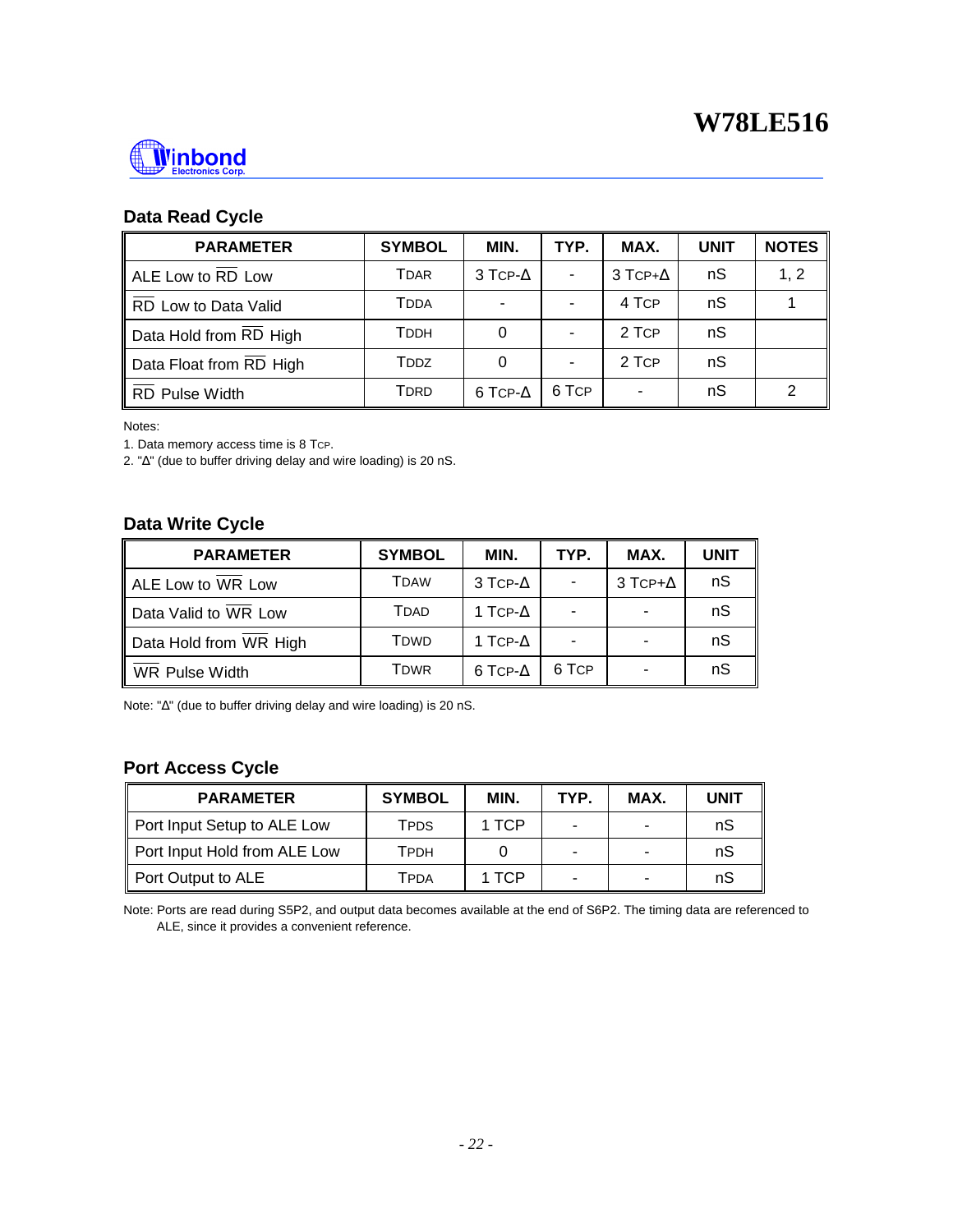

## **TIMING WAVEFORMS**

## **Program Fetch Cycle**



## **Data Read Cycle**

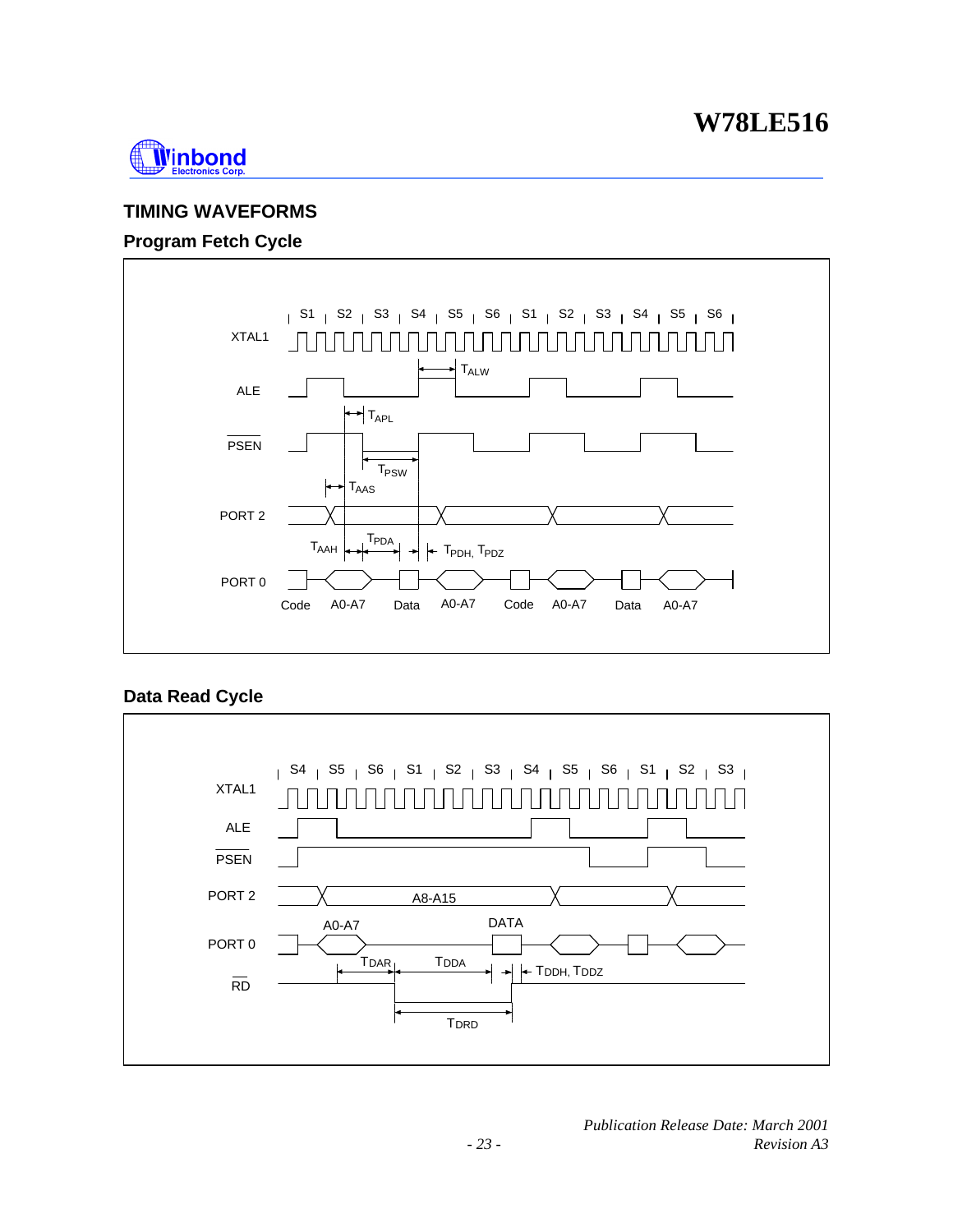

Timing Waveforms, continued

### **Data Write Cycle**



### **Port Access Cycle**

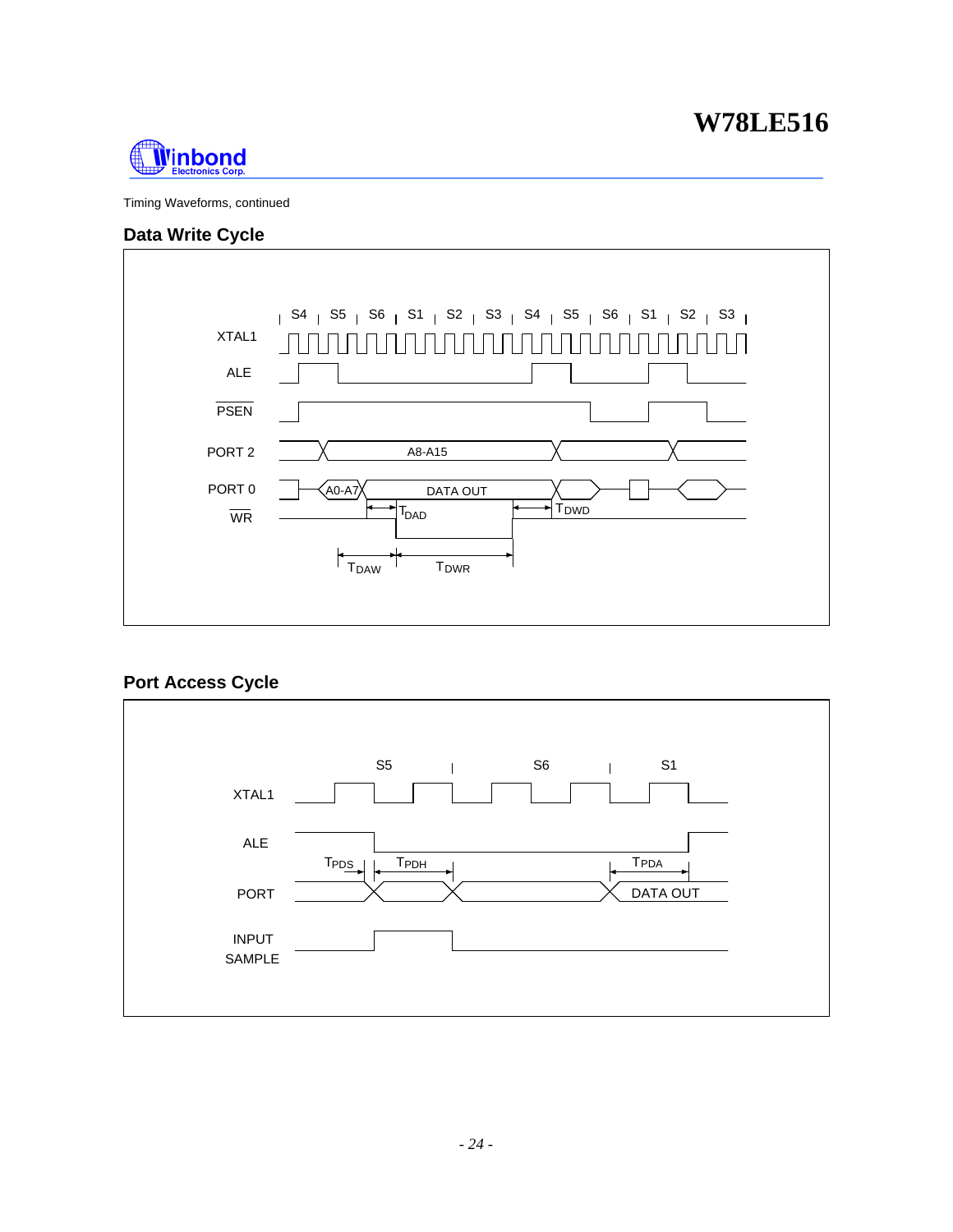

## **TYPICAL APPLICATION CIRCUIT**

## **Expanded External Program Memory and Crystal**



Figure A

| <b>CRYSTAL</b> | C1  | C <sub>2</sub> |  |
|----------------|-----|----------------|--|
| 6 MHz          | 47P | 47P            |  |
| 16 MHz         | 30P | 30P            |  |
| 24 MHz         | 15P | 10 $P$         |  |

Above table shows the reference values for crystal applications.

Notes:

1. C1, C2, R components refer to Figure A

2. Crystal layout must get close to XTAL1 and XTAL2 pins on user's application board.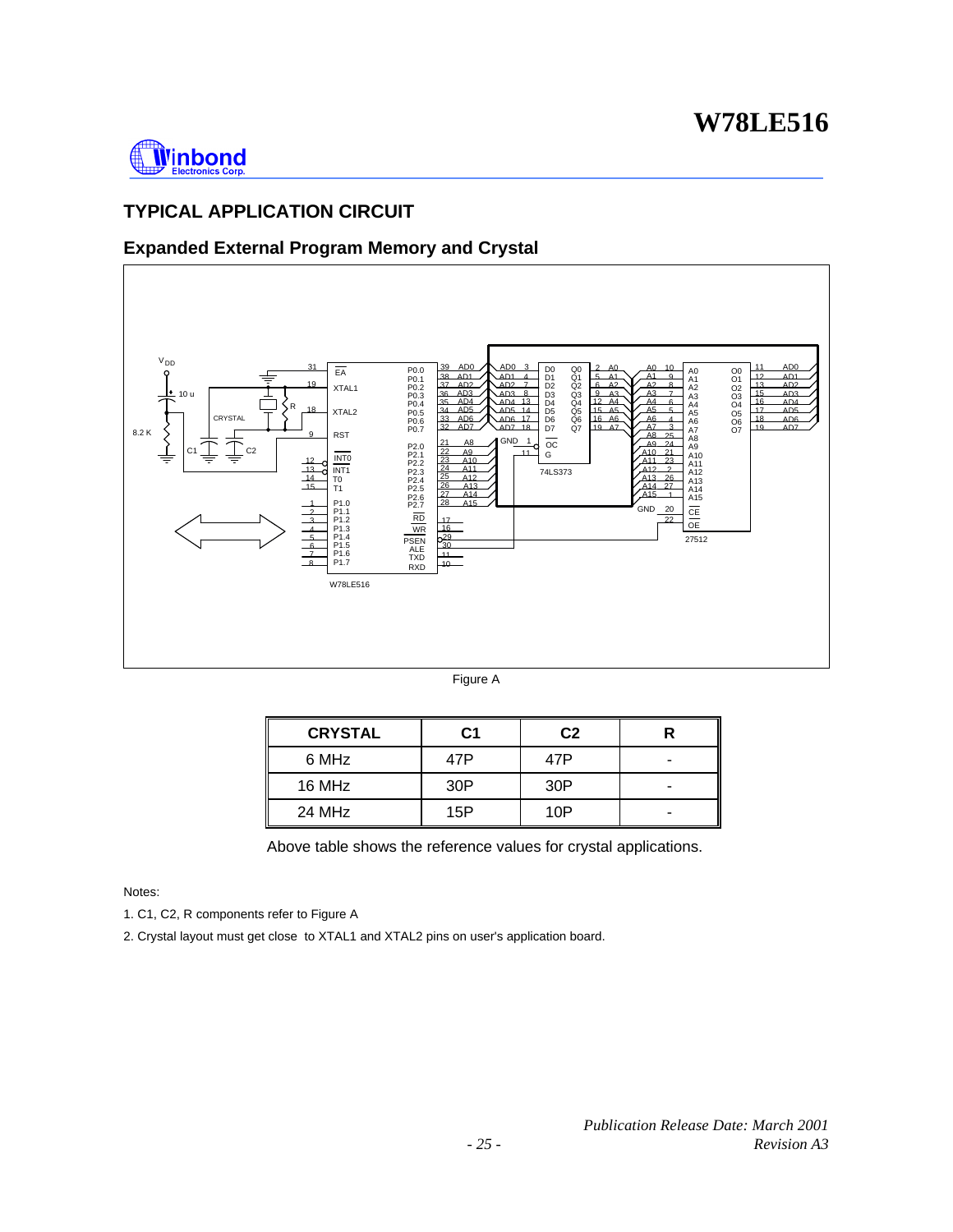

Typical Application Circuit, continued

## **Expanded External Data Memory and Oscillator**



Figure B

## **PACKAGE DIMENSIONS**

**40-pin DIP**

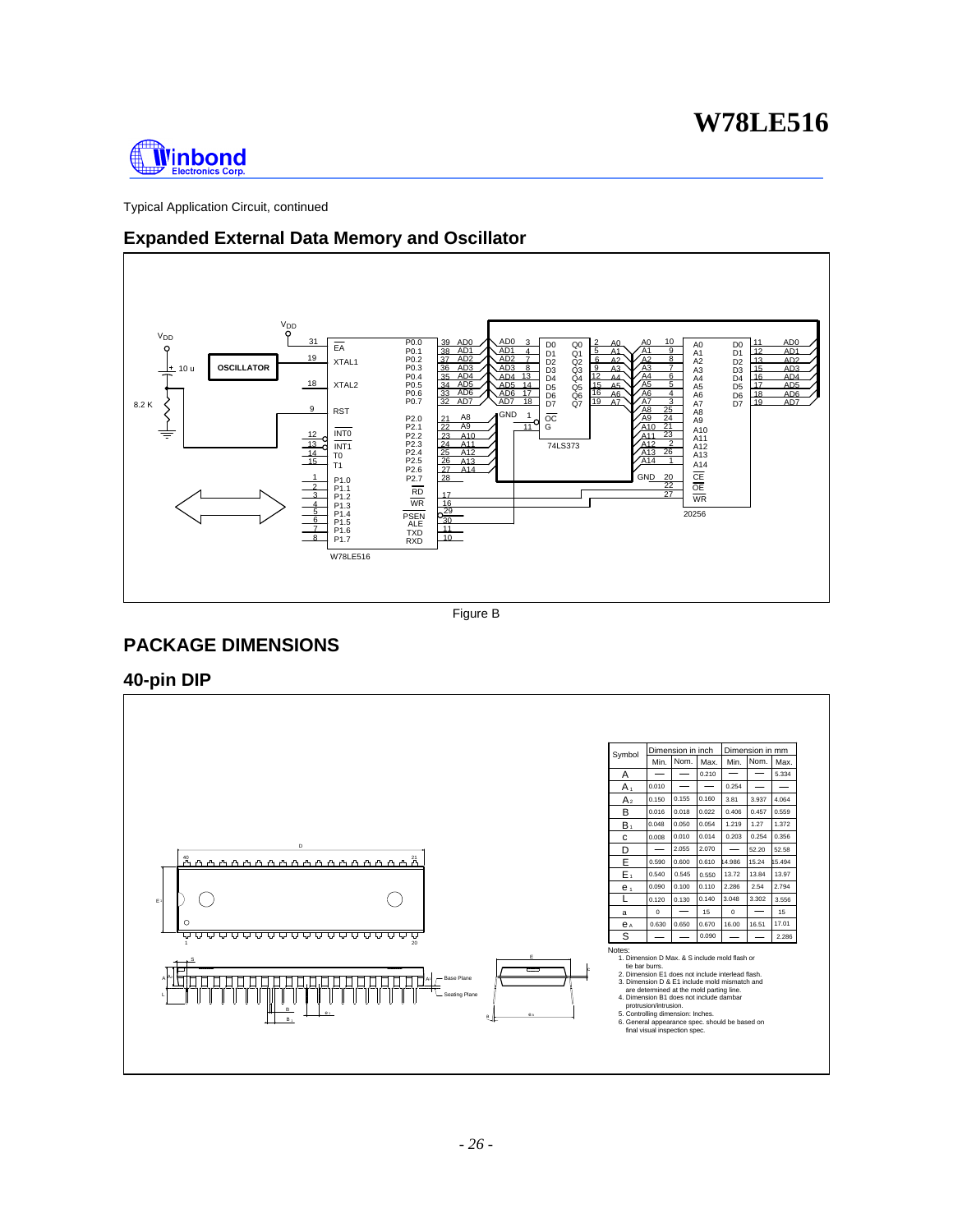

Package Dimensions, continued

### **44-pin PLCC**



### **44-pin PQFP**

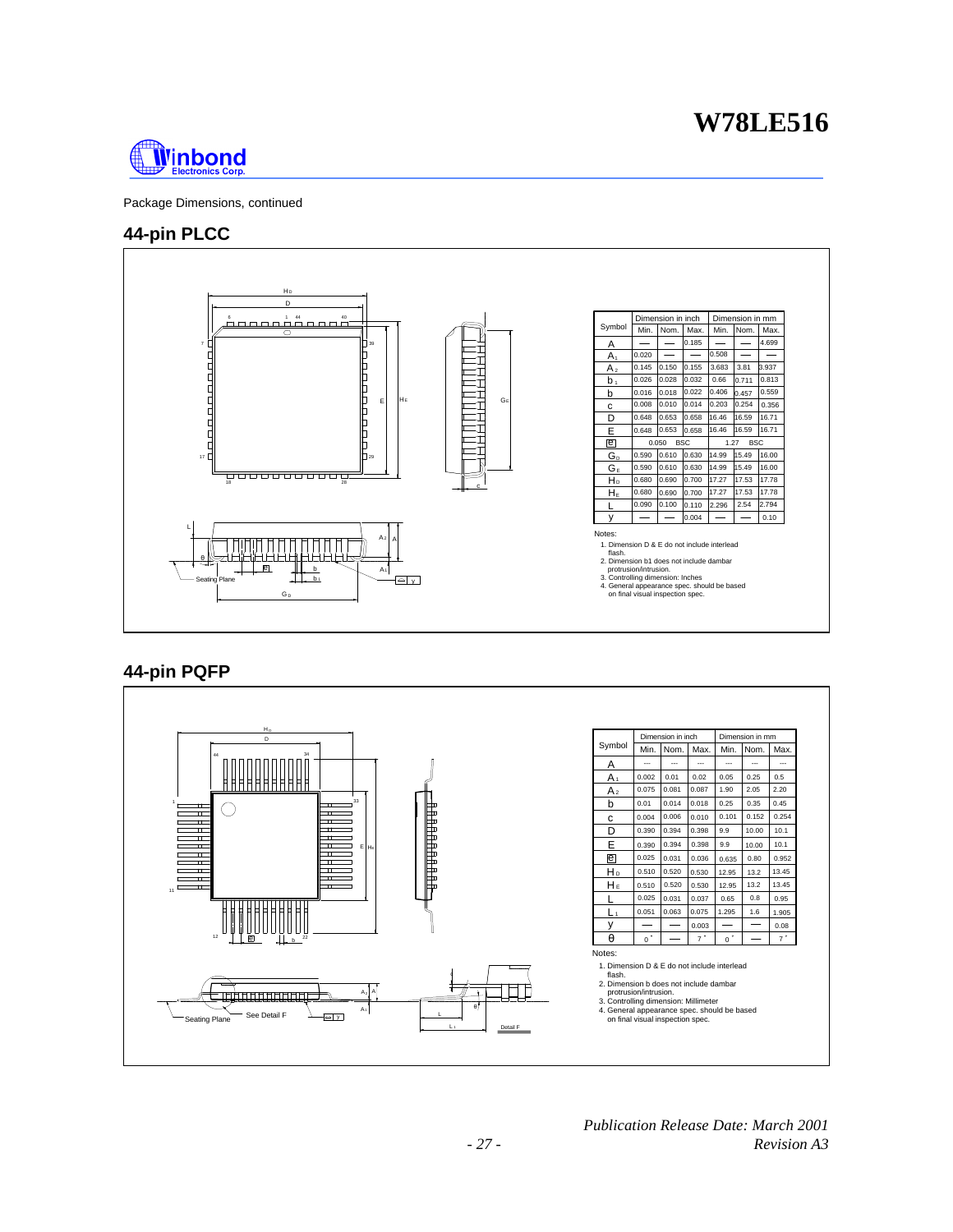

Package Dimensions, continued

## **48-pin LQFP**

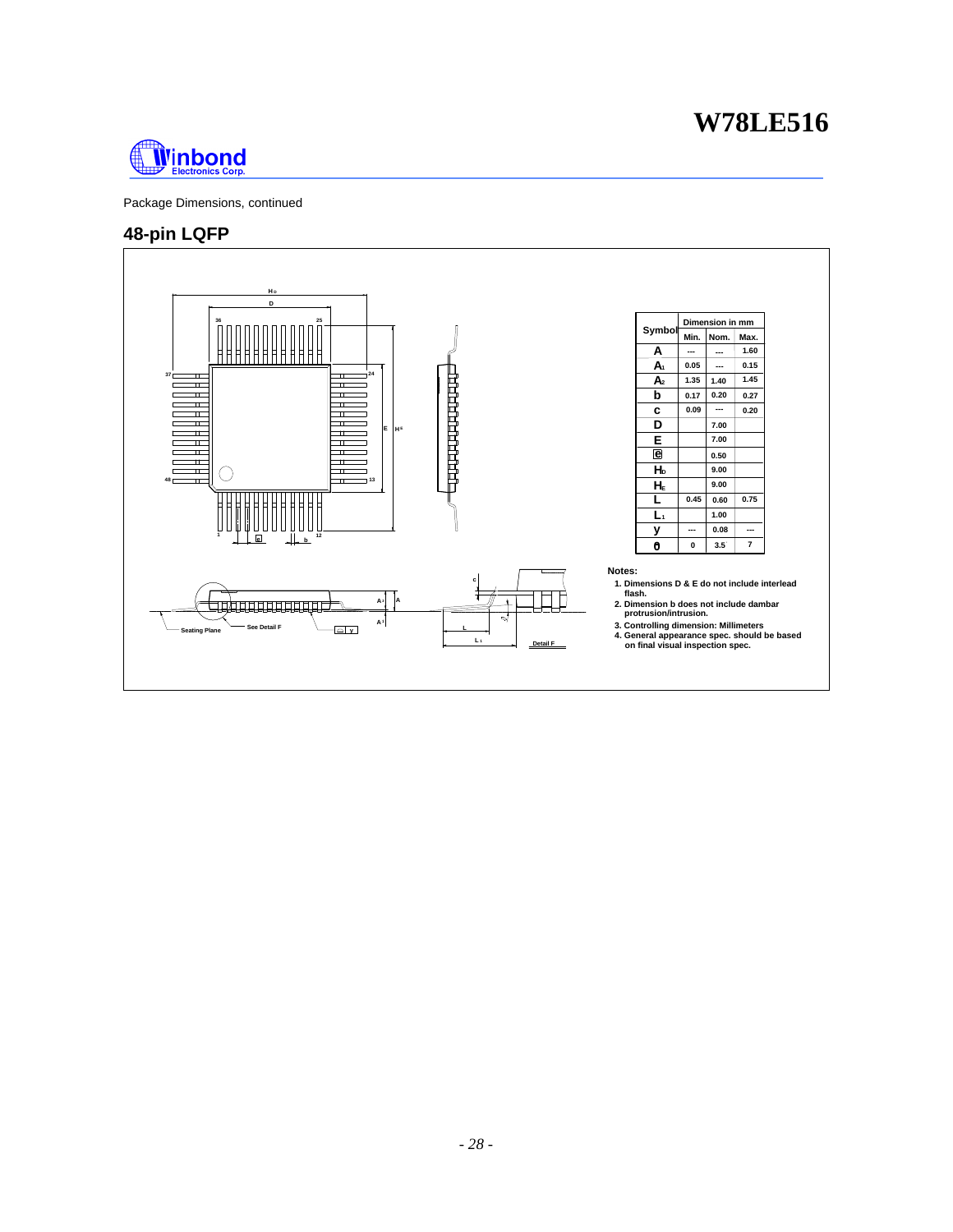

#### **Application Note: In-system Programming Software Examples**

This application note illustrates the in-system programmability of the Winbond W78LE516 Flash EPROM microcontroller. In this example, microcontroller will boot from 64 KB APROM bank and waiting for a key to enter in-system programming mode for re-programming the contents of 64 KB APROM. While entering in-system programming mode, microcontroller executes the loader program in 4KB LDROM bank. The loader program erases the 64 KB APROM then reads the new code data from external SRAM buffer (or through other interfaces) to update the 64KB APROM.

#### **EXAMPLE 1:**

| $:$ XTAL = 16 MHz                                                                                                                                                               | ;* Example of 64K APROM program: Program will scan the P1.0. if P1.0 = 0, enters in-system<br>;* programming mode for updating the content of APROM code else executes the current ROM code. |  |  |
|---------------------------------------------------------------------------------------------------------------------------------------------------------------------------------|----------------------------------------------------------------------------------------------------------------------------------------------------------------------------------------------|--|--|
| .chip 8052<br><b>.RAMCHK OFF</b><br>.symbols                                                                                                                                    |                                                                                                                                                                                              |  |  |
| EQU<br><b>CHPCON</b><br><b>BFH</b><br>EQU<br><b>CHPENR</b><br>F6H<br><b>SFRAL</b><br>EQU<br>C4H<br>EQU<br><b>SFRAH</b><br>C5H<br>SFRFD EQU<br>C6H<br><b>SFRCN</b><br>C7H<br>EQU |                                                                                                                                                                                              |  |  |
| <b>ORG</b><br>0H<br>100H<br>LJMP                                                                                                                                                | ; JUMP TO MAIN PROGRAM                                                                                                                                                                       |  |  |
| TIMERO SERVICE VECTOR ORG = 000BH                                                                                                                                               |                                                                                                                                                                                              |  |  |
| ORG.<br>00BH<br>TR0<br><b>CLR</b><br>MOV<br>TL0,R6<br><b>MOV</b><br><b>TH0,R7</b><br>RETI                                                                                       | ; $TRO = 0$ , $STOP$ TIMER0                                                                                                                                                                  |  |  |
| 64K APROM MAIN PROGRAM<br>ORG <sub>100</sub> H                                                                                                                                  |                                                                                                                                                                                              |  |  |
| MAIN 64K:                                                                                                                                                                       |                                                                                                                                                                                              |  |  |
| MOV A,P1<br><b>ANL A,#01H</b>                                                                                                                                                   | ; SCAN P1.0                                                                                                                                                                                  |  |  |
| JMP NORMAL_MODE                                                                                                                                                                 | CJNE A,#01H, PROGRAM_64K ; IF P1.0 = 0, ENTER IN-SYSTEM PROGRAMMING MODE                                                                                                                     |  |  |
| PROGRAM_64K:<br>MOV CHPENR,#87H<br>MOV CHPENR,#59H<br>MOV CHPCON,#03H<br>MOV TCON,#00H<br>MOV IP,#00H                                                                           | ; CHPENR = 87H, CHPCON REGISTER WRTE ENABLE<br>; CHPENR = 59H, CHPCON REGISTER WRITE ENABLE<br>: CHPCON = 03H, ENTER IN-SYSTEM PROGRAMMING MODE<br>$T = 0$ TIMERO STOP<br>$I = 00H$          |  |  |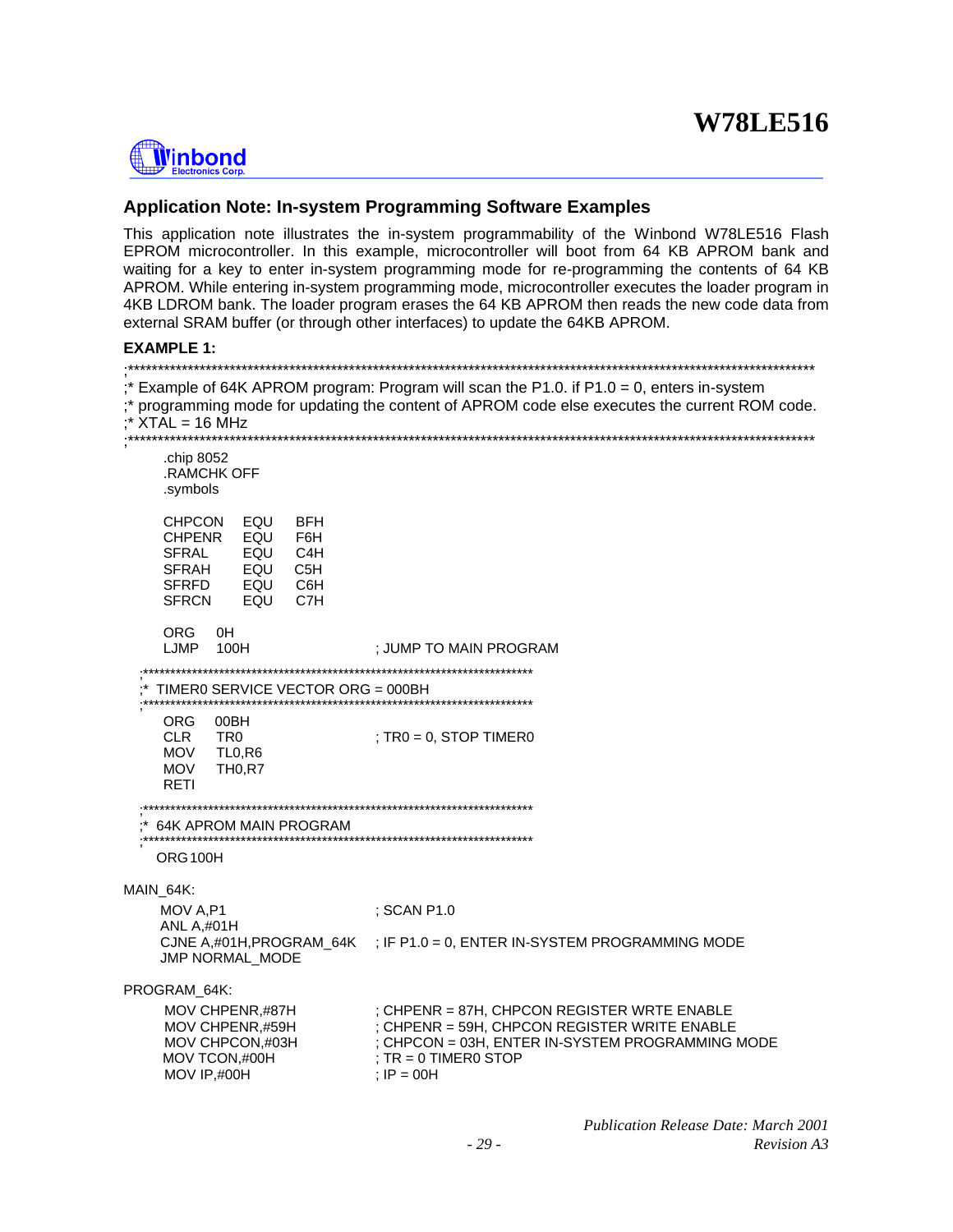

| MOV IE,#82H<br>MOV R6,#F0H<br>MOV R7,#FFH<br>MOV TL0,R6<br>MOV TH0,R7                                                                                                                                  | ; TIMERO INTERRUPT ENABLE FOR WAKE-UP FROM IDLE MODE<br>; $TLO = FOH$<br>; $TH0 = FFH$                                                                                                    |  |  |  |
|--------------------------------------------------------------------------------------------------------------------------------------------------------------------------------------------------------|-------------------------------------------------------------------------------------------------------------------------------------------------------------------------------------------|--|--|--|
| MOV TMOD,#01H<br>MOV TCON,#10H<br>MOV PCON,#01H<br>***********************                                                                                                                             | ; TMOD = 01H, SET TIMER0 A 16-BIT TIMER<br>; TCON = 10H, TR0 = 1,GO<br>; ENTER IDLE MODE FOR LAUNCHING THE IN-SYSTEM<br>; PROGRAMMING                                                     |  |  |  |
| * Normal mode 64KB APROM program: depending user's application                                                                                                                                         |                                                                                                                                                                                           |  |  |  |
| NORMAL_MODE:                                                                                                                                                                                           | ; User's application program                                                                                                                                                              |  |  |  |
|                                                                                                                                                                                                        |                                                                                                                                                                                           |  |  |  |
| <b>EXAMPLE 2:</b>                                                                                                                                                                                      |                                                                                                                                                                                           |  |  |  |
|                                                                                                                                                                                                        | Example of 4 KB LDROM program: This loader program will erase the 64KB APROM first, then reads the new;*<br>code from external SRAM and program them into 64 KB APROM bank. XTAL = 16 MHz |  |  |  |
| .chip 8052<br>.RAMCHK OFF<br>.symbols                                                                                                                                                                  |                                                                                                                                                                                           |  |  |  |
| EQU<br><b>CHPCON</b><br><b>BFH</b><br><b>CHPENR</b><br>EQU<br>F6H<br><b>SFRAL</b><br>EQU<br>C4H<br><b>SFRAH</b><br>EQU<br>C <sub>5</sub> H<br><b>SFRFD</b><br>EQU<br>C6H<br>C7H<br><b>SFRCN</b><br>EQU |                                                                                                                                                                                           |  |  |  |
| <b>ORG</b><br>000H<br>LJMP<br>100H                                                                                                                                                                     | ; JUMP TO MAIN PROGRAM                                                                                                                                                                    |  |  |  |
| $;*$ 1. TIMER0 SERVICE VECTOR ORG = 0BH                                                                                                                                                                |                                                                                                                                                                                           |  |  |  |
| ORG 000BH<br>CLR TRO<br>MOV TL0,R6<br>MOV TH <sub>0,R7</sub><br><b>RETI</b>                                                                                                                            | ; $TRO = 0$ , $STOP$ TIMER0                                                                                                                                                               |  |  |  |
| ***********<br>4KB LDROM MAIN PROGRAM                                                                                                                                                                  |                                                                                                                                                                                           |  |  |  |

ORG 100H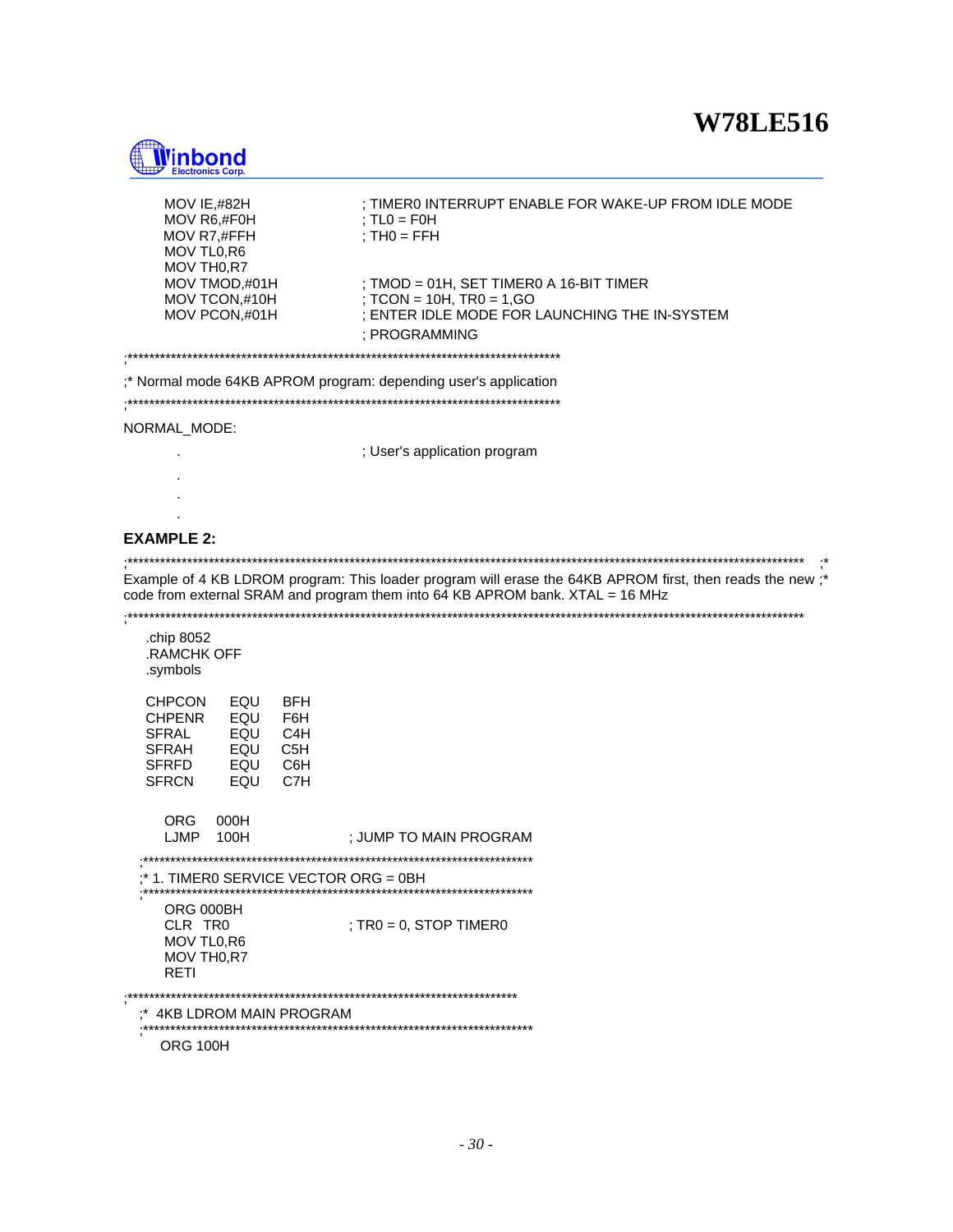

| MAIN_4K:          |                                                                                            |                                                                                                                                                                                                                                                                                                                                                           |  |  |  |
|-------------------|--------------------------------------------------------------------------------------------|-----------------------------------------------------------------------------------------------------------------------------------------------------------------------------------------------------------------------------------------------------------------------------------------------------------------------------------------------------------|--|--|--|
|                   | MOV CHPENR,#59H<br>MOV A, CHPCON<br><b>ANL A,#80H</b>                                      | MOV SP,#C0H ; BE INITIAL SP REGISTER<br>MOV CHPENR,#87H ; CHPENR = 87H, CHPCON WRITE ENABLE.<br>; CHPENR = 59H, CHPCON WRITE ENABLE.                                                                                                                                                                                                                      |  |  |  |
|                   |                                                                                            | CJNE A,#80H, UPDATE_64K; CHECK F04KBOOT MODE?                                                                                                                                                                                                                                                                                                             |  |  |  |
|                   | MOV CHPENR,#00H                                                                            | MOV CHPCON, #03H $\;$ ; CHPCON = 03H, ENABLE IN-SYSTEM PROGRAMMING.<br>; DISABLE CHPCON WRITE ATTRIBUTE                                                                                                                                                                                                                                                   |  |  |  |
|                   | MOV IE,#82H<br>MOV R6,#F0H<br>MOV R7,#FFH<br>MOV TL0,R6                                    | MOV TCON,#00H ; TCON = 00H, TR = 0 TIMER0 STOP<br>MOV TMOD,#01H ; TMOD = 01H, SET TIMER0 A 16BIT TIMER<br>MOV IP,#00H ; IP = 00H<br>; IE = 82H, TIMERO INTERRUPT ENABLED                                                                                                                                                                                  |  |  |  |
|                   | MOV TH <sub>0,R7</sub><br>MOV PCON,#01H ; ENTER IDLE MODE                                  | MOV TCON,#10H $\qquad$ ; TCON = 10H, TR0 = 1, GO                                                                                                                                                                                                                                                                                                          |  |  |  |
|                   | UPDATE_64K:                                                                                |                                                                                                                                                                                                                                                                                                                                                           |  |  |  |
|                   | $MOV IP, #00H$ ; $IP = 00H$                                                                | MOV CHPENR,#00H ; DISABLE CHPCON WRITE-ATTRIBUTE<br>MOV TCON, #00H $\qquad$ ; TCON = 00H, TR = 0 TIM0 STOP<br>MOV IE,#82H ; IE = 82H, TIMER0 INTERRUPT ENABLED<br>MOV TMOD,#01H ; TMOD = 01H, MODE1<br>MOV R6,#E0H ; SET WAKE-UP TIME FOR ERASE OPERA<br>; SET WAKE-UP TIME FOR ERASE OPERATION, ABOUT 15 mS. DEPENDING<br>; ON USER'S SYSTEM CLOCK RATE. |  |  |  |
|                   | MOV R7,#B1H<br>MOV TL0,R6<br>MOV TH <sub>0,R7</sub>                                        |                                                                                                                                                                                                                                                                                                                                                           |  |  |  |
|                   | ERASE_P_4K:                                                                                |                                                                                                                                                                                                                                                                                                                                                           |  |  |  |
|                   |                                                                                            | MOV SFRCN,#22H ; SFRCN(C7H) = 22H ERASE 64K<br>MOV TCON,#10H ; TCON = 10H, TR0 = 1,GO<br>MOV PCON,#01H ; ENTER IDLE MODE (FOR ERASE OPERATION)                                                                                                                                                                                                            |  |  |  |
| :* BLANK CHECK    |                                                                                            |                                                                                                                                                                                                                                                                                                                                                           |  |  |  |
|                   | MOV SFRAH,#0H<br>MOV SFRAL,#0H                                                             | MOV SFRCN,#0H : READ 64KB APROM MODE<br>; START ADDRESS = 0H                                                                                                                                                                                                                                                                                              |  |  |  |
|                   | MOV R6,#FEH<br>MOV R7,#FFH<br>MOV TL0,R6<br>MOV TH <sub>0,R7</sub>                         | ; SET TIMER FOR READ OPERATION, ABOUT 1.5 $\mu$ S.                                                                                                                                                                                                                                                                                                        |  |  |  |
| BLANK_CHECK_LOOP: |                                                                                            |                                                                                                                                                                                                                                                                                                                                                           |  |  |  |
|                   | <b>SETB TRO</b><br>MOV PCON,#01H<br><b>MOV A, SFRFD</b><br>CJNE A, #FFH, BLANK_CHECK_ERROR | : ENABLE TIMER 0<br>; ENTER IDLE MODE<br>; READ ONE BYTE                                                                                                                                                                                                                                                                                                  |  |  |  |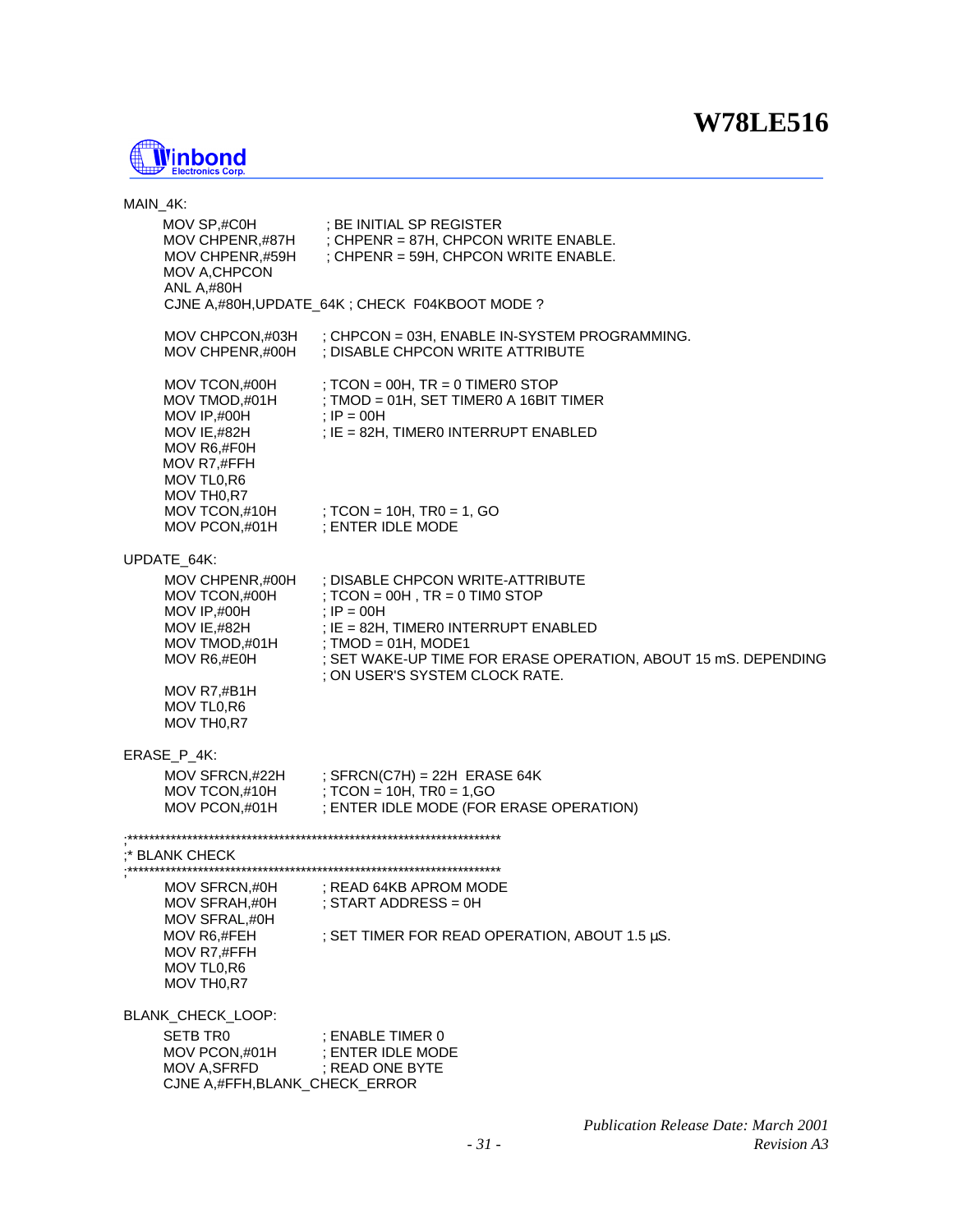

| INC SFRAL<br>MOV A, SFRAL<br><b>JNZ BLANK CHECK LOOP</b><br><b>INC SFRAH</b><br><b>MOV A, SFRAH</b><br><b>JMP PROGRAM 64KROM</b>                                      | ; NEXT ADDRESS<br>CJNE A, #0H, BLANK_CHECK_LOOP ; END ADDRESS = FFFFH                                                                                                                                                                                                                                                        |  |  |  |
|-----------------------------------------------------------------------------------------------------------------------------------------------------------------------|------------------------------------------------------------------------------------------------------------------------------------------------------------------------------------------------------------------------------------------------------------------------------------------------------------------------------|--|--|--|
| BLANK CHECK ERROR:<br>MOV P1,#F0H<br>MOV P3,#F0H<br>JMP \$                                                                                                            |                                                                                                                                                                                                                                                                                                                              |  |  |  |
|                                                                                                                                                                       |                                                                                                                                                                                                                                                                                                                              |  |  |  |
| :* RE-PROGRAMMING 64KB APROM BANK                                                                                                                                     |                                                                                                                                                                                                                                                                                                                              |  |  |  |
| PROGRAM 64KROM:<br>MOV DPTR,#0H<br>MOV R2,#00H<br>MOV R6,#BEH<br>MOV R7,#FFH<br>MOV TL0,R6<br>MOV TH <sub>0,R7</sub>                                                  | ; THE ADDRESS OF NEW ROM CODE<br>; TARGFT המור השיר הרבה ה<br>; TARGET LOW BYTE ADDRESS<br>MOV R1,#00H ; TARGET HIGH BYTE ADDRESS<br>MOV DPTR,#0H ; EXTERNAL SRAM BUFFER ADDRESS<br>MOV SFRAH,R1 ; SFRAH, TARGET HIGH ADDRESS<br>MOV SFRCN,#21H ; SFRCN(C7H) = 21 (PROGRAM 64K)<br>; SET TIMER FOR PROGRAMMING, ABOUT 50 µS. |  |  |  |
| PROG D 64K:                                                                                                                                                           |                                                                                                                                                                                                                                                                                                                              |  |  |  |
| MOVX A,@DPTR<br>MOV SFRFD,A<br>MOV PCON,#01H<br>INC DPTR<br>INC R <sub>2</sub><br>CJNE R2,#0H, PROG_D_64K<br>INC R1<br><b>MOV SFRAH.R1</b><br>CJNE R1,#0H, PROG_D_64K | $MOV$ SFRAL, R2 $\qquad$ ; SFRAL(C4H) = LOW BYTE ADDRESS<br>; READ DATA FROM EXTERNAL SRAM BUFFER. BY ACCORDING USER?<br>; CIRCUIT, USER MUST MODIFY THIS INSTRUCTION TO FETCH CODE.<br>; SFRFD(C6H) = DATA IN<br>MOV TCON,#10H $\qquad$ ; TCON = 10H, TR0 = 1,GO<br>; ENTER IDLE MODE (PRORGAMMING)                         |  |  |  |
| VERIFY 64KB APROM BANK                                                                                                                                                |                                                                                                                                                                                                                                                                                                                              |  |  |  |
| MOV R4,#03H<br>MOV R6,#FEH<br>MOV R7,#FFH<br>MOV TL0,R6<br>MOV TH <sub>0,R7</sub>                                                                                     | ; ERROR COUNTER<br>; SET TIMER FOR READ VERIFY, ABOUT 1.5 µS.                                                                                                                                                                                                                                                                |  |  |  |
| MOV DPTR,#0H<br>MOV R2,#0H<br>MOV R1,#0H<br>MOV SFRAH, R1<br>MOV SFRCN,#00H                                                                                           | ; The start address of sample code<br>; Target low byte address<br>; Target high byte address<br>; SFRAH, Target high address<br>; $SFRCN = 00$ (Read Flash code)                                                                                                                                                            |  |  |  |